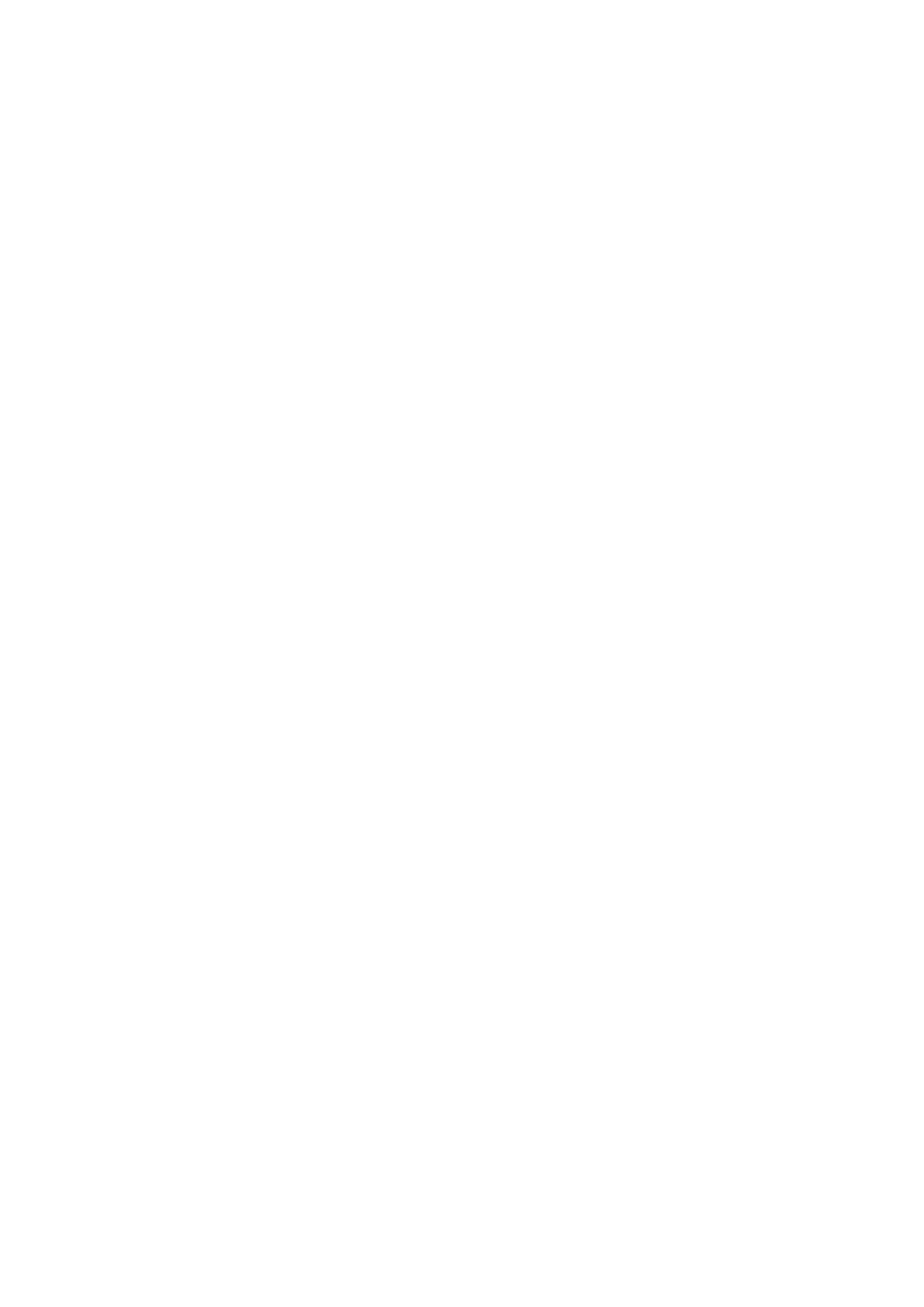### **INTERNATIONAL HYDROGRAPHIC ORGANIZATION**



# **IHO STANDARDS FOR HYDROGRAPHIC SURVEYS**

**5 th Edition, February 2008**

**Special Publication No. 44**

**Published by the International Hydrographic Bureau MONACO**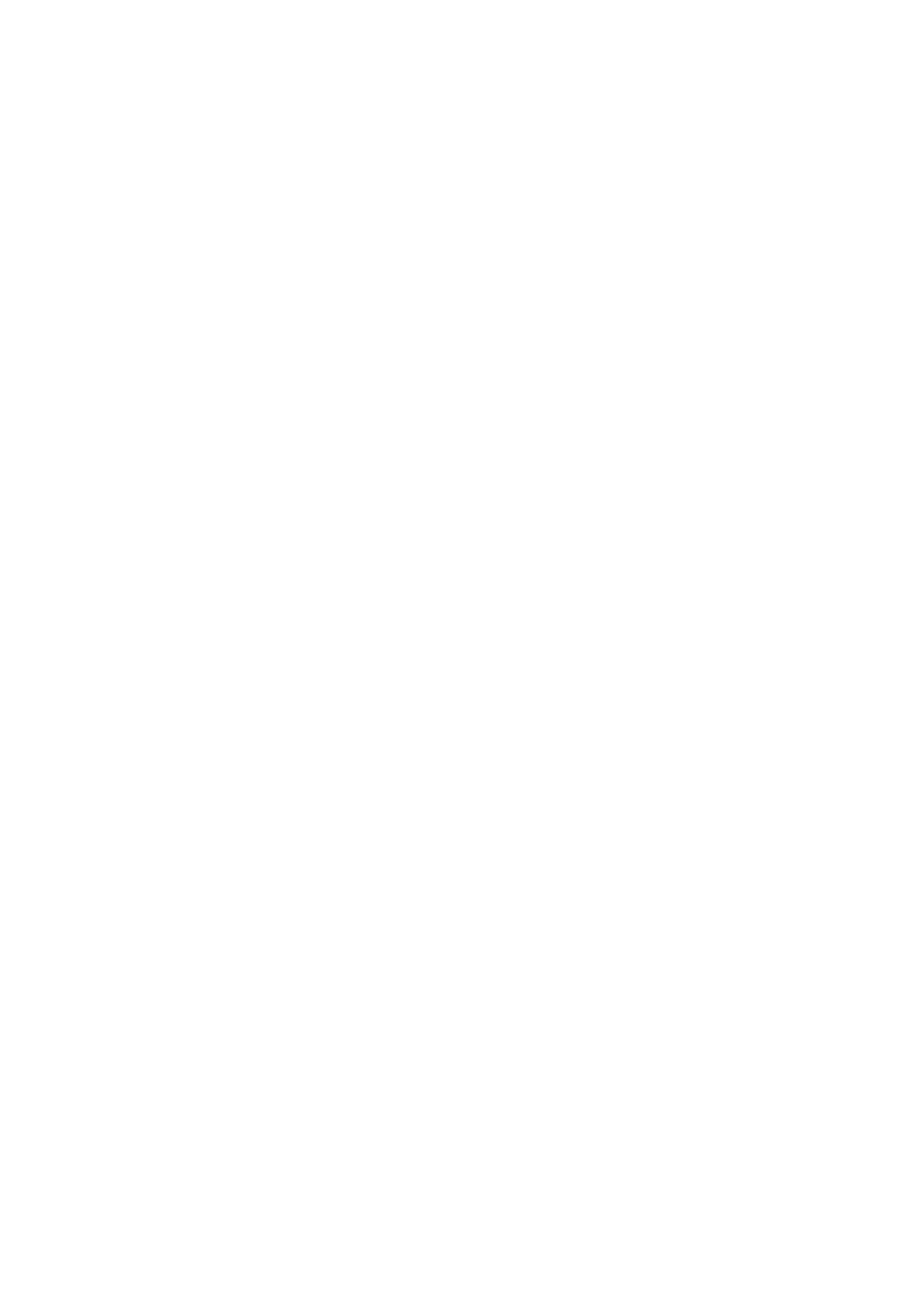### **INTERNATIONAL HYDROGRAPHIC ORGANIZATION**



## **IHO STANDARDS FOR HYDROGRAPHIC SURVEYS**

**5 th Edition, February 2008**

**Special Publication No. 44**

published by the International Hydrographic Bureau 4, quai Antoine ler B.P. 445 - MC 98011 MONACO Cedex Principauté de Monaco Tel : (377) 93.10.81.00 Fax : (377) 93.10.81.40 E-mail: [info@ihb.mc](mailto:info@ihb.mc) Website: [www.iho.int](http://www.iho.int/)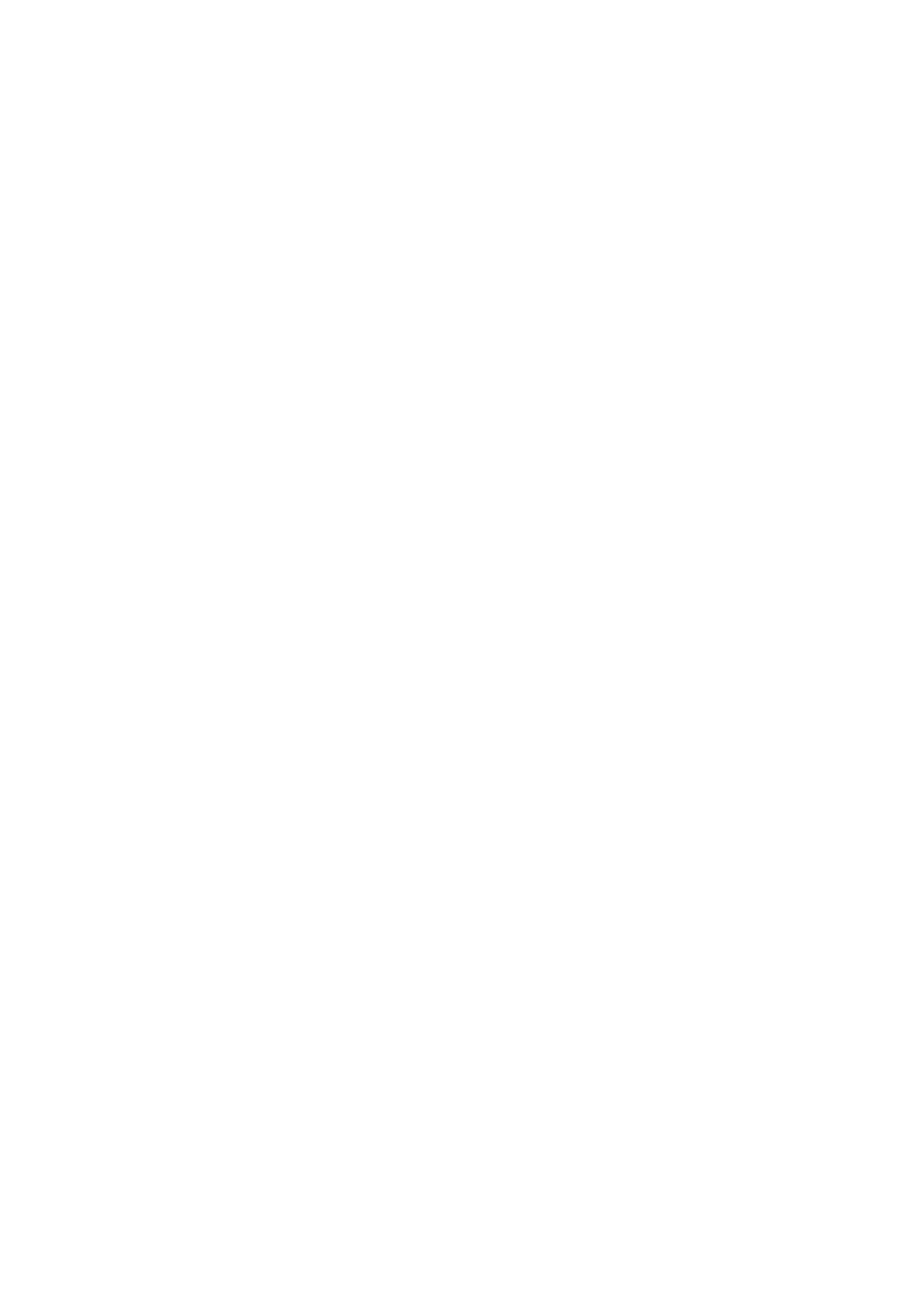# IHO STANDARDS FOR HYDROGRAPHIC SURVEYS (S-44)<br> $5^{\text{th}}$  Edition February 2008

### **CONTENTS**

| Preface              |                                                                                                                                                                   |
|----------------------|-------------------------------------------------------------------------------------------------------------------------------------------------------------------|
| <b>Introduction</b>  |                                                                                                                                                                   |
| <b>Chapter 1</b>     |                                                                                                                                                                   |
| <b>Chapter 2</b>     |                                                                                                                                                                   |
| <b>Chapter 3</b>     |                                                                                                                                                                   |
| <b>Chapter 4</b>     |                                                                                                                                                                   |
| <b>Chapter 5</b>     |                                                                                                                                                                   |
| Chapter <sub>6</sub> |                                                                                                                                                                   |
| Table 1              |                                                                                                                                                                   |
| <b>Glossary</b>      |                                                                                                                                                                   |
| <b>Annex A</b>       |                                                                                                                                                                   |
| <b>Annex B</b>       |                                                                                                                                                                   |
| NB:                  | Annexes A and B will be removed from this document when the information<br>contained in them is fully included in IHO Publication M-13 (Manual on<br>Hydrography) |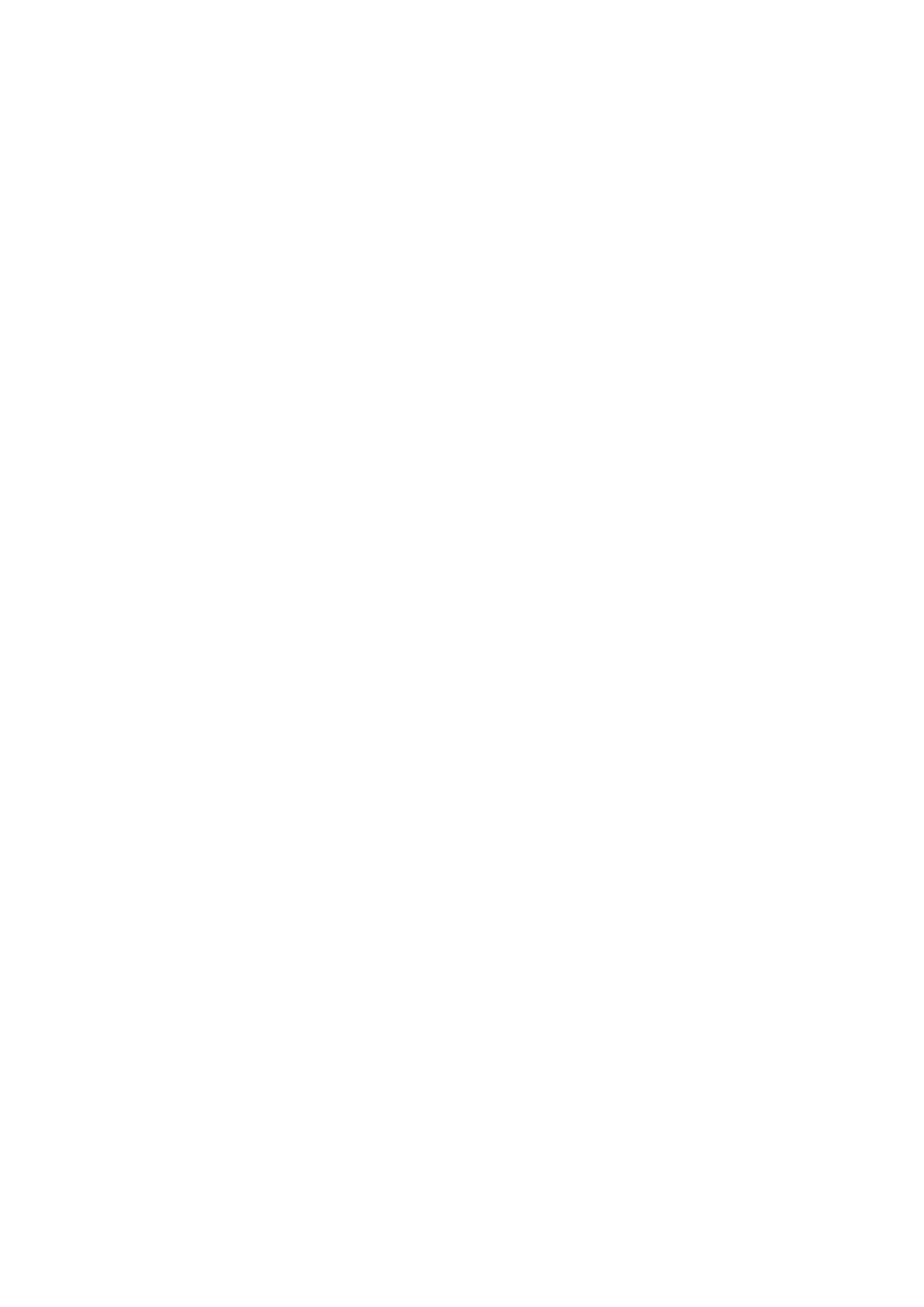### <span id="page-8-0"></span>**PREFACE**

This publication, "Standards for Hydrographic Surveys" (S-44), is one of the series of standards developed by the International Hydrographic Organization (IHO) to help improve the safety of navigation.

Formal discussions on establishing standards for hydrographic surveys began at the VII<sup>th</sup> International Hydrographic Conference (IHC) in 1957. Circular Letters to Member States in 1959 and 1962 reported on the views of Member States and the VIII<sup>th</sup> IHC in 1962 established a Working Group (WG) comprising 2 members from the USA, 1 from Brazil and 1 from Finland. The WG communicated by mail and held two meetings in conjunction with the IX<sup>th</sup> IHC in 1967 and prepared the text for Special Publication N° S-44.

The 1<sup>st</sup> Edition of S-44 entitled "Accuracy Standards Recommended for Hydrographic Surveys" was published in January 1968 the Foreword to which stated that "…hydrographic surveys were classed as those conducted for the purpose of compiling nautical charts generally used by ships" and "The study confined itself to determining the density and precision of measurements necessary to portray the sea bottom and other *[features](#page-24-1)* sufficiently accurately for navigational purposes."

Over subsequent years technologies and procedures changed and the IHO established further WGs to update S-44 with the  $2^{nd}$  Edition published in 1982, the  $3^{rd}$  in 1987 and the  $4^{th}$  in 1998. Throughout these revisions the basic objectives of the publication have remained substantially unchanged and this remains so with this  $5<sup>th</sup>$  Edition.

The Terms of Reference for the WG established to prepare the  $5<sup>th</sup>$  Edition of S-44 included inter alia: a desire for clearer guidance regarding sea floor *[features](#page-24-1)* and listed a number of concerns including system capabilities for detecting *[features](#page-24-1)* and the characteristics of *[features](#page-24-1)* to be detected. The WG concluded that S-44 sets minimum standards for surveys conducted for the safety of surface navigation. The WG considered it to be the responsibility of each national authority to determine the precise characteristics of *[features](#page-24-1)* to be detected relevant to their organization and to determine the ability of particular systems and their procedures to detect such *features*. The WG further concluded that the design and construction of targets used to demonstrate system detection capabilities is the responsibility of national authorities. The reference to cubic *[features](#page-24-1)* > 1 or 2 metres in size used in these Standards provides a basis for understanding that *[features](#page-24-1)* of at least this size should be detected.

The principal changes made from the  $4<sup>th</sup>$  Edition are:

The division of Order 1 into 1a where a *[full sea floor search](#page-24-2)* is required and 1b where it is not required. The removal of Order 3 as it was considered that there was no longer a need to differentiate this from Order 2.

The replacement, in most cases, of the words "*[accuracy](#page-24-3)*" and "*[error](#page-24-4)*" by "*[uncertainty](#page-25-0)*". *[Errors](#page-24-4)* exist and are the differences between the measured value and the true value. Since the true value is never known it follows that the *[error](#page-24-4)* itself cannot be known. *[Uncertainty](#page-25-0)* is a statistical assessment of the likely magnitude of this *[error](#page-24-4)*. This terminology is increasingly being used in measurement: see ISO/IEC 98: 1995 "Guide to the expression of uncertainty in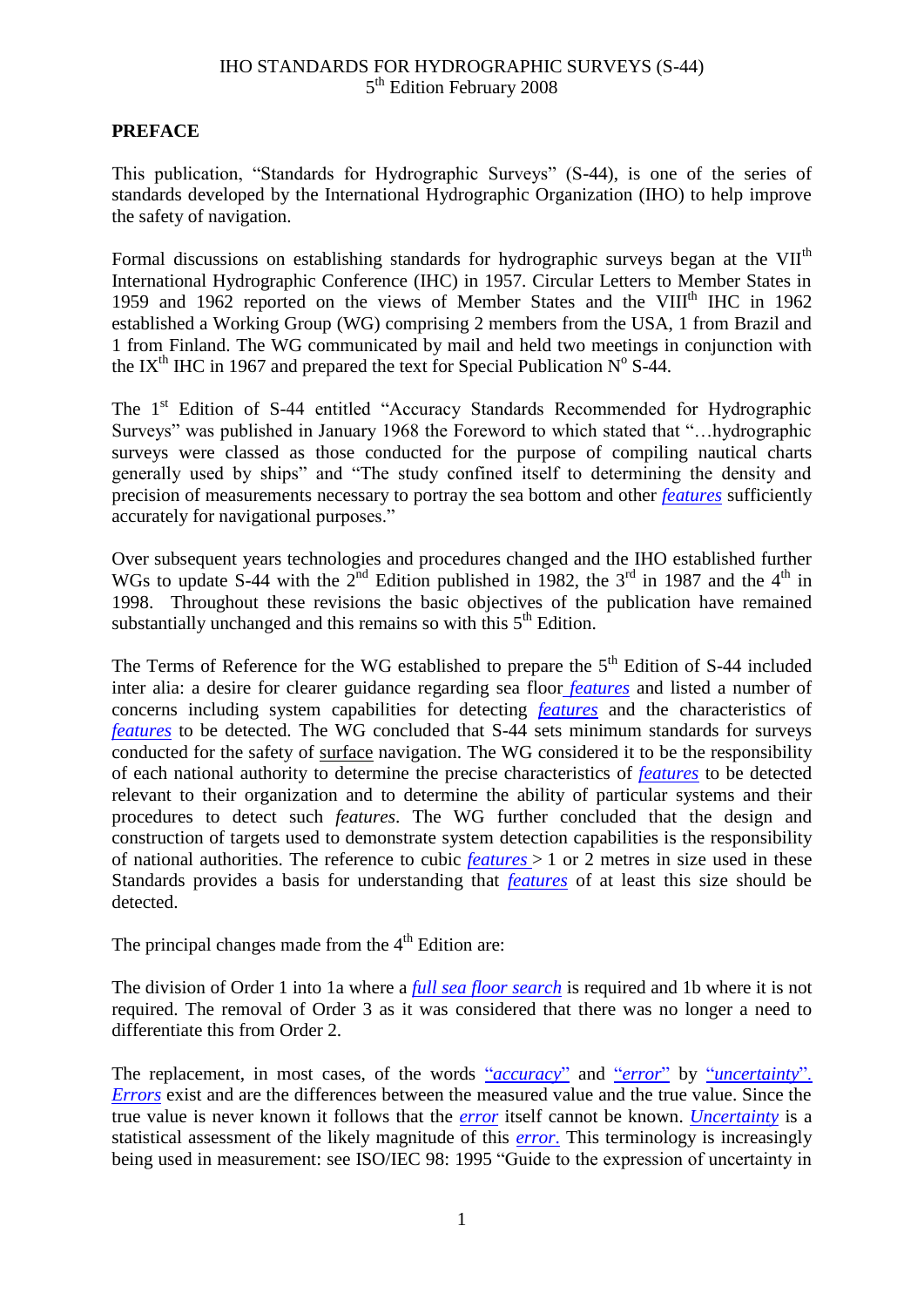measurement" (due to be updated in 2008) and ISO/IEC 99:2007 "International Vocabulary of Metrology – Basic and general concepts and associated terms (VIM).

The Glossary has been updated and some terms which the WG consider fundamental to the understanding of these Standards are repeated in the Introduction.

The WG considered that information on "How to Survey" was not appropriate to these Standards and this information has been removed from the  $5<sup>th</sup>$  Edition. However the WG acknowledges the usefulness of this guidance and the information has been retained in two annexes. The WG recommends that this information should be transferred to IHO Publication M-13 (Manual on Hydrography) at which time the annexes should be removed from S-44.

A minimum spot spacing for bathymetric LIDAR has been included in [Table](#page-22-0) 1 for Order 1b surveys where *[full sea floor search](#page-24-2)* is not required.

Finally it was the view of the WG that S-44 provides "Standards for Hydrographic Surveys" and that it is the responsibility of individual Hydrographic Offices / Organizations to prepare "Specifications" based on these Standards. Specifications will be more system specific and as such will be quite dynamic as systems change.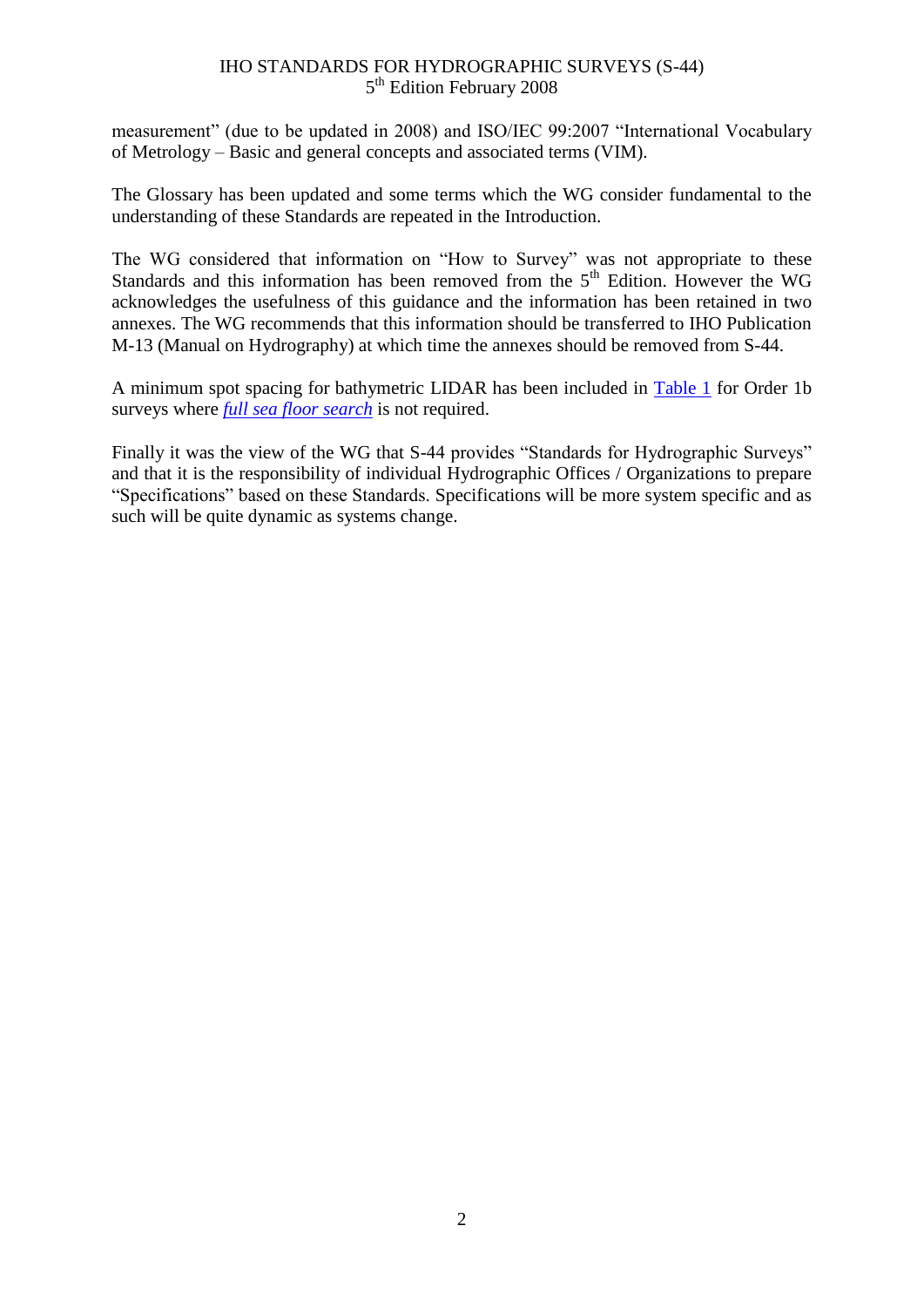### <span id="page-10-0"></span>**INTRODUCTION**

This publication is designed to provide a set of standards for the execution of hydrographic surveys for the collection of data which will primarily be used to compile navigational charts to be used for the safety of surface navigation and the protection of the marine environment.

It must be realised that this publication only provides the **minimum** standards that are to be achieved. Where the bathymetry and expected shipping use requires it, hydrographic offices / organisations wishing to gather data may need to define more stringent standards. Also, this publication does not contain procedures for setting up the necessary equipment, for conducting the survey or for processing the resultant data. These procedures (which are a fundamental part of the complete survey system) must be developed by the hydrographic office/organisation wishing to gather data that is compliant with these Standards. Consideration must be made of the order of survey they wish to achieve, the equipment they have at their disposal and the type of topography that they intend to survey. Annexes A and B provide guidelines for *[Quality control](#page-25-1)* and Data Processing and it is intended that these will be moved to the Manual on Hydrography (IHO Publication M-13) which provides further guidance on how to perform hydrographic surveys.

There is nothing to stop users adopting these Standards for other uses. Indeed, such a broadening of the use of these Standards is welcomed. However, users who wish to adopt these for other means must bear in mind the reason why they were written and therefore accept that not all parts may be suitable for their specific needs.

To be compliant with an S-44 Order a survey must be compliant with ALL specifications for that order included in these Standards.

It is also important to note that the adequacy of a survey is the end product of the entire survey system and processes used during its collection. The *[uncertainties](#page-25-0)* quoted in the following chapters reflect the total propagated *[uncertainties](#page-25-0)* of all parts of the system. Simply using a piece of equipment that is theoretically capable of meeting the required *[uncertainty](#page-25-0)* is not necessarily sufficient to meet the requirements of these Standards. How the equipment is set up, used and how it interacts with the other components in the complete survey system must all be taken into consideration.

All components **and their combination** must be capable of providing data to the required standard. The hydrographic office / organisation needs to satisfy itself that this is so by, for example, conducting appropriate trials with the equipment to be used and by ensuring that adequate calibrations are performed prior to, as well as during and, if appropriate, after the survey being carried out. The surveyor is an essential component of the survey process and must possess sufficient knowledge and experience to be able to operate the system to the required standard. Measuring this can be difficult although surveying qualifications (e.g. having passed an IHO Cat A/B recognised hydrographic surveying course) may be of considerable benefit in making this assessment.

It should be noted that the issue of this new edition to the standard does not invalidate surveys, or the charts and nautical publications based on them, conducted in accordance with previous editions, but rather sets the standards for future data collection to better respond to user needs.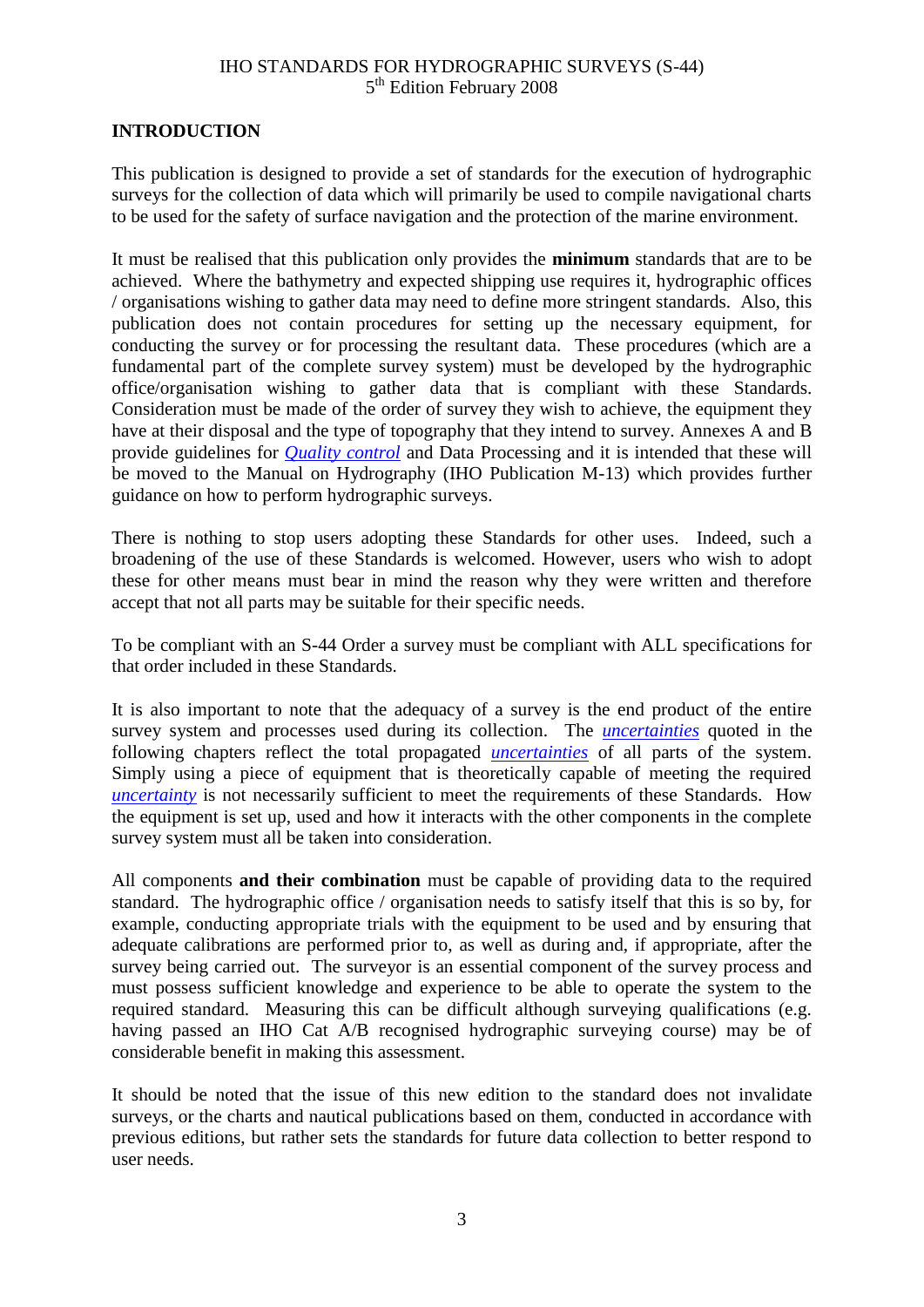It should also be noted that where the sea floor is dynamic (e.g. sand waves), surveys conducted to any of the Orders in these Standards will quickly become outdated. Such areas need to be resurveyed at regular intervals to ensure that the survey data remains valid. The intervals between these resurveys, which will depend on the local conditions, should be determined by national authorities.

A [glossary](#page-24-0) of terms used in this publication is given after Chapter 6. Terms included in the glossary are shown in the text in italic type and in the electronic version are hyperlinked to their definition. The following "Fundamental Definitions" from the glossary are considered essential to the understanding of these Standards.

### **FUNDAMENTAL DEFINITIONS**

**Feature detection**: The ability of a system to detect *[features](#page-24-1)* of a defined size. These Standards specify the size of *[features](#page-24-1)* which, for safety of navigation, should be detected during the survey.

**Full sea floor search**: A systematic method of exploring the sea floor undertaken to detect most of the *[features](#page-24-1)* specified in [Table 1;](#page-22-0) utilising adequate detection systems, procedures and trained personnel. In practice, it is impossible to achieve 100% ensonification / 100% bathymetric coverage (the use of such terms should be discouraged).

**Reduced depths:** Observed depths including all *[corrections](#page-24-5)* related to the survey and post processing and reduction to the used vertical datum.

**Total horizontal uncertainty (THU):** The component of *[total propagated uncertainty](#page-25-2)* (TPU) calculated in the horizontal plane. Although THU is quoted as a single figure, THU is a 2 Dimensional quantity. The assumption has been made that the *[uncertainty](#page-25-0)* is isotropic (i.e. there is negligible correlation between *[errors](#page-24-4)* in latitude and longitude). This makes a Normal distribution circularly symmetric allowing a single number to describe the radial distribution of *[errors](#page-24-4)* about the true value.

**Total propagated uncertainty (TPU):** the result of *uncertainty [propagation,](#page-25-2)* when all contributing measurement *[uncertainties](#page-25-0)*, both random and systematic, have been included in the propagation. *[Uncertainty](#page-25-0)* propagation combines the effects of measurement *[uncertainties](#page-25-0)* from several sources upon the *[uncertainties](#page-25-0)* of derived or calculated parameters.

**Total vertical uncertainty (TVU):** The component of *[total propagated uncertainty](#page-25-2)* (TPU) calculated in the vertical dimension. TVU is a 1 Dimensional quantity.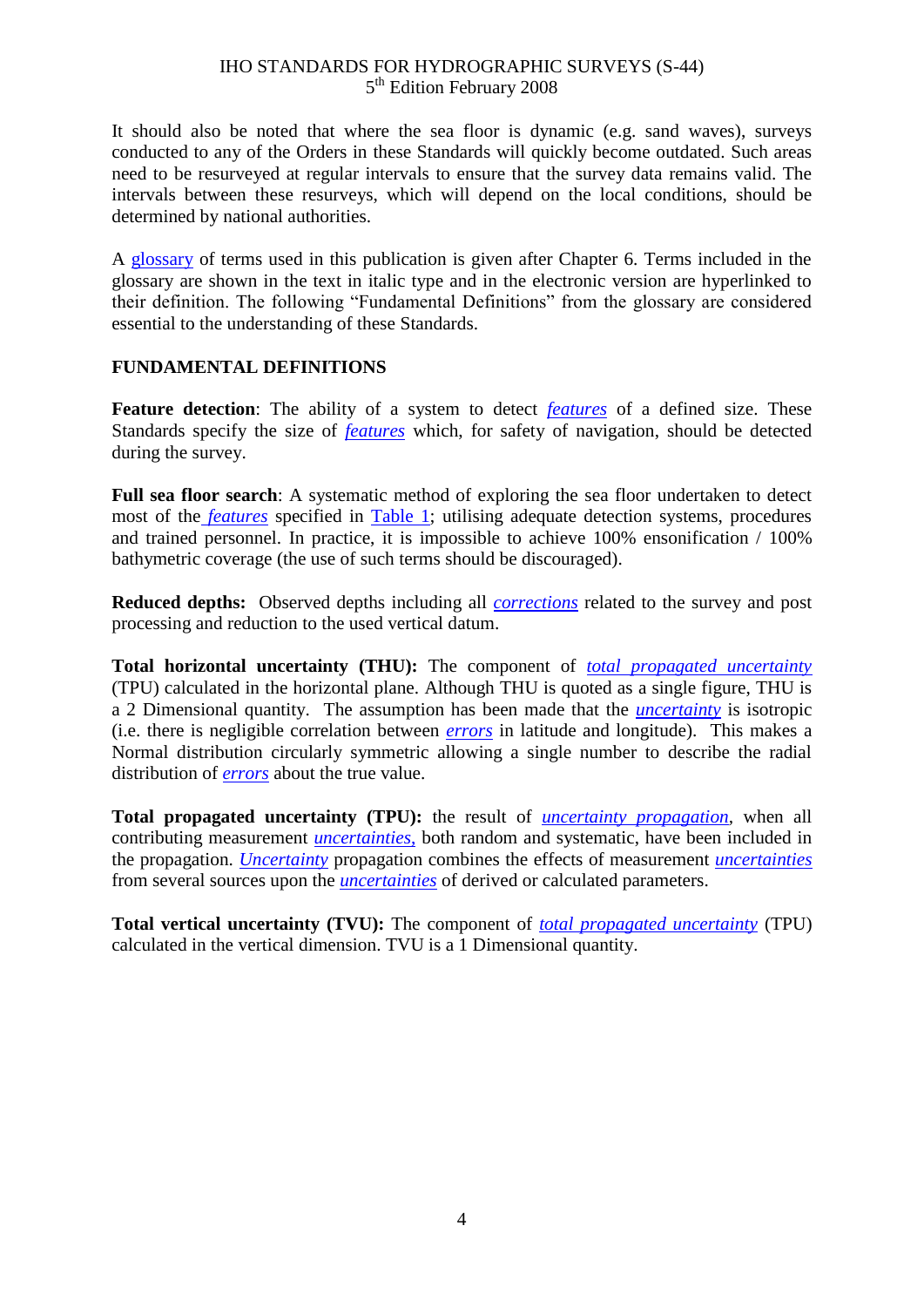### <span id="page-12-1"></span><span id="page-12-0"></span>**CHAPTER 1 – CLASSIFICATION OF SURVEYS**

### Introduction

This chapter describes the orders of survey that are considered acceptable to allow hydrographic offices / organizations to produce navigational products that will allow the expected shipping to navigate safely across the areas surveyed. Because the requirements vary with water depth and expected shipping types, four different orders of survey are defined; each designed to cater for a range of needs.

The four orders are described below along with an indication of the need that the order is expected to meet. [Table 1](#page-22-0) specifies the minimum standards for each of these orders and **must** be read in conjunction with the detailed text in the following chapters.

The agency responsible for acquiring surveys should select the order of survey that is most appropriate to the requirements of safe navigation in the area. It should be noted that a single order may not be appropriate for the entire area to be surveyed and, in these cases, the agency responsible for acquiring the survey should explicitly define where the different orders are to be used. It should also be noted that the situation discovered in the field by the surveyor may differ sufficiently enough from what was expected to warrant a change of order. For instance in an area traversed by Very Large Crude Carriers (VLCCs) and expected to be deeper than 40 metres an Order 1a survey may have been specified; however if the surveyor discovers shoals extending to less than 40 metres then it may be more appropriate to survey these shoals to Special Order.

### Special Order

This is the most rigorous of the orders and its use is intended only for those areas where under-keel clearance is critical. Because under-keel clearance is critical a *[full sea floor](#page-24-2) [search](#page-24-2)* is required and the size of the *[features](#page-24-1)* to be detected by this search is deliberately kept small. Since under-keel clearance is critical it is considered unlikely that Special Order surveys will be conducted in waters deeper than 40 metres. Examples of areas that may warrant Special Order surveys are: berthing areas, harbours and critical areas of shipping channels.

### Order 1a

This order is intended for those areas where the sea is sufficiently shallow to allow natural or man-made *[features](#page-24-1)* on the seabed to be a concern to the type of surface shipping expected to transit the area but where the under-keel clearance is less critical than for Special Order above. Because man-made or natural *[features](#page-24-1)* may exist that are of concern to surface shipping, a *[full sea floor](#page-24-2) search* is required, however the size of the *[feature](#page-24-1)* to be detected is larger than for Special Order. Under-keel clearance becomes less critical as depth increases so the size of the *[feature](#page-24-1)* to be detected by the *[full sea floor](#page-24-2) search* is increased in areas where the water depth is greater than 40 metres. Order 1a surveys may be limited to water shallower than 100 metres.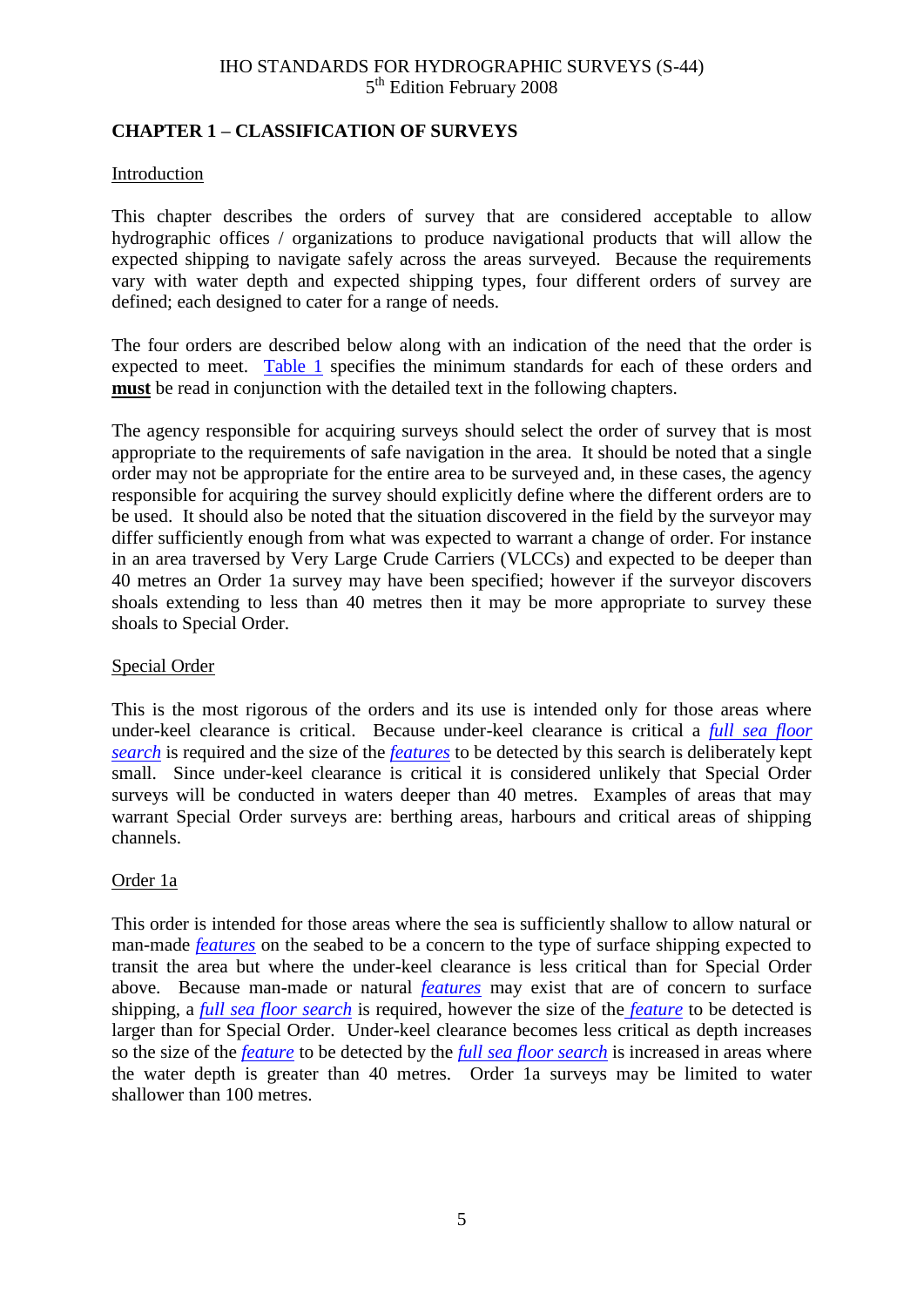### Order 1b

This order is intended for areas shallower than 100 metres where a general depiction of the seabed is considered adequate for the type of surface shipping expected to transit the area. A *[full sea floor](#page-24-2) search* is not required which means some *[features](#page-24-1)* may be missed although the maximum permissible line spacing will limit the size of the *[features](#page-24-1)* that are likely to remain undetected. This order of survey is only recommended where under-keel clearance is not considered to be an issue. An example would be an area where the seabed characteristics are such that the likelihood of there being a man-made or natural *[feature](#page-24-1)* on the sea floor that will endanger the type of surface vessel expected to navigate the area is low.

### Order 2

This is the least stringent order and is intended for those areas where the depth of water is such that a general depiction of the seabed is considered adequate. A *[full sea floor](#page-24-2) search* is not required. It is recommended that Order 2 surveys are limited to areas deeper than 100 metres as once the water depth exceeds 100 metres the existence of man-made or natural *[features](#page-24-1)* that are large enough to impact on surface navigation and yet still remain undetected by an Order 2 survey is considered to be unlikely.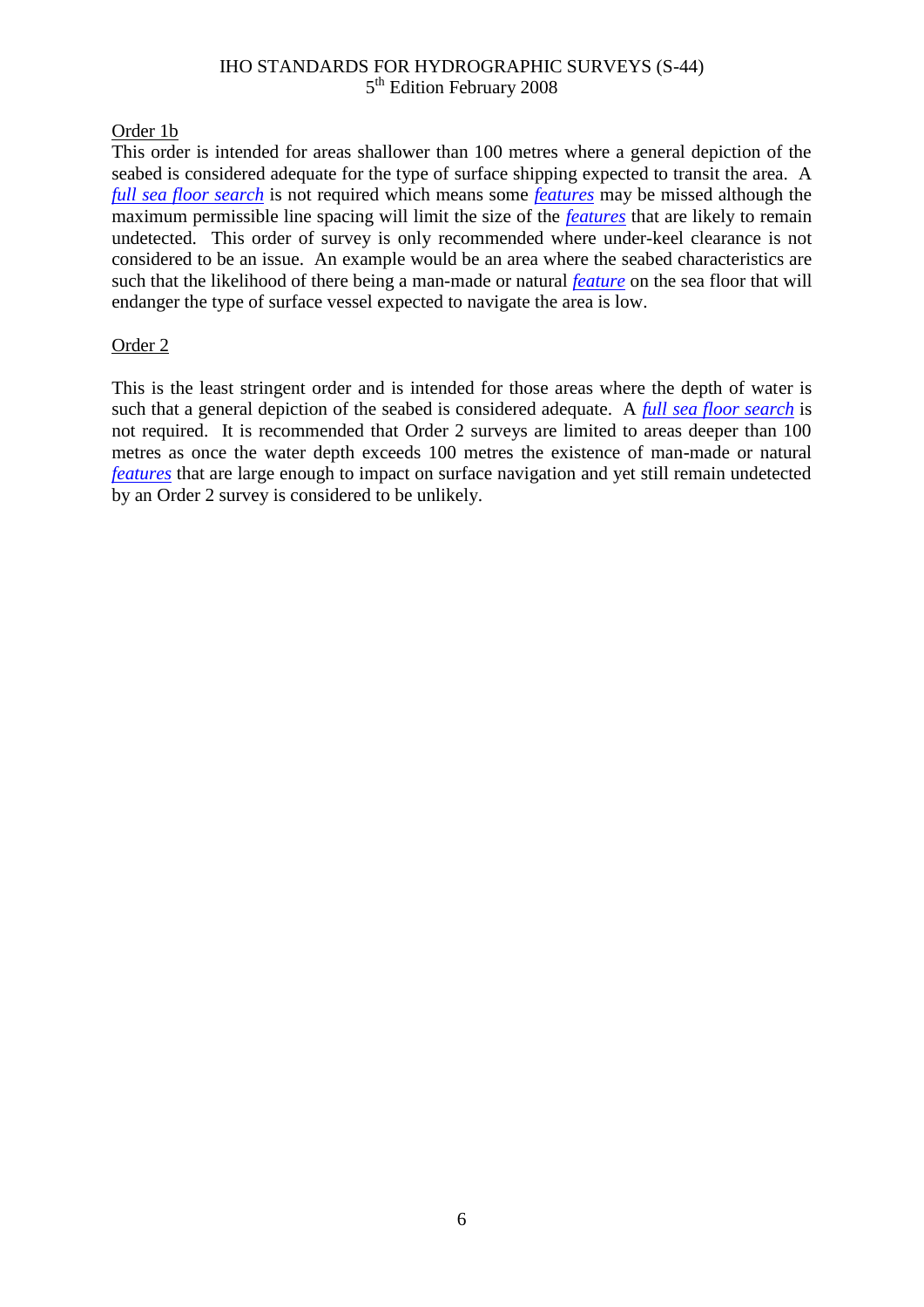### <span id="page-14-2"></span><span id="page-14-1"></span><span id="page-14-0"></span>**CHAPTER 2 – POSITIONING**

### 2.1 Horizontal Uncertainty

The *[uncertainty](#page-25-0)* of a position is the *[uncertainty](#page-25-0)* at the position of the sounding or *[feature](#page-24-1)* within the geodetic reference frame.

Positions should be referenced to a geocentric reference frame based on the International Terrestrial Reference System (ITRS) e.g. WGS84. If, exceptionally, positions are referenced to the local horizontal datum, this datum should be tied to a geocentric reference frame based on ITRF.

The *[uncertainty](#page-25-0)* of a position is affected by many different parameters; the contributions of all such parameters to the *[total horizontal uncertainty](#page-25-3)* (THU) should be accounted for.

A statistical method, combining all *[uncertainty](#page-25-0)* sources, for determining positioning *[uncertainty](#page-25-0)* should be adopted. The position *[uncertainty](#page-25-0)* at the 95% *[confidence level](#page-24-6)* should be recorded together with the survey data [\(see also 5.3\).](#page-19-1) The capability of the survey system should be demonstrated by the THU calculation.

The position of soundings, dangers, other significant submerged *[features](#page-24-1)*, navaids (fixed and floating), *[features](#page-24-1)* significant to navigation, the coastline and topographical *[features](#page-24-1)* should be determined such that the horizontal *[uncertainty](#page-25-0)* meets the requirements specified in [Table1.](#page-22-0) This includes all *[uncertainty](#page-25-0)* sources not just those associated with positioning equipment.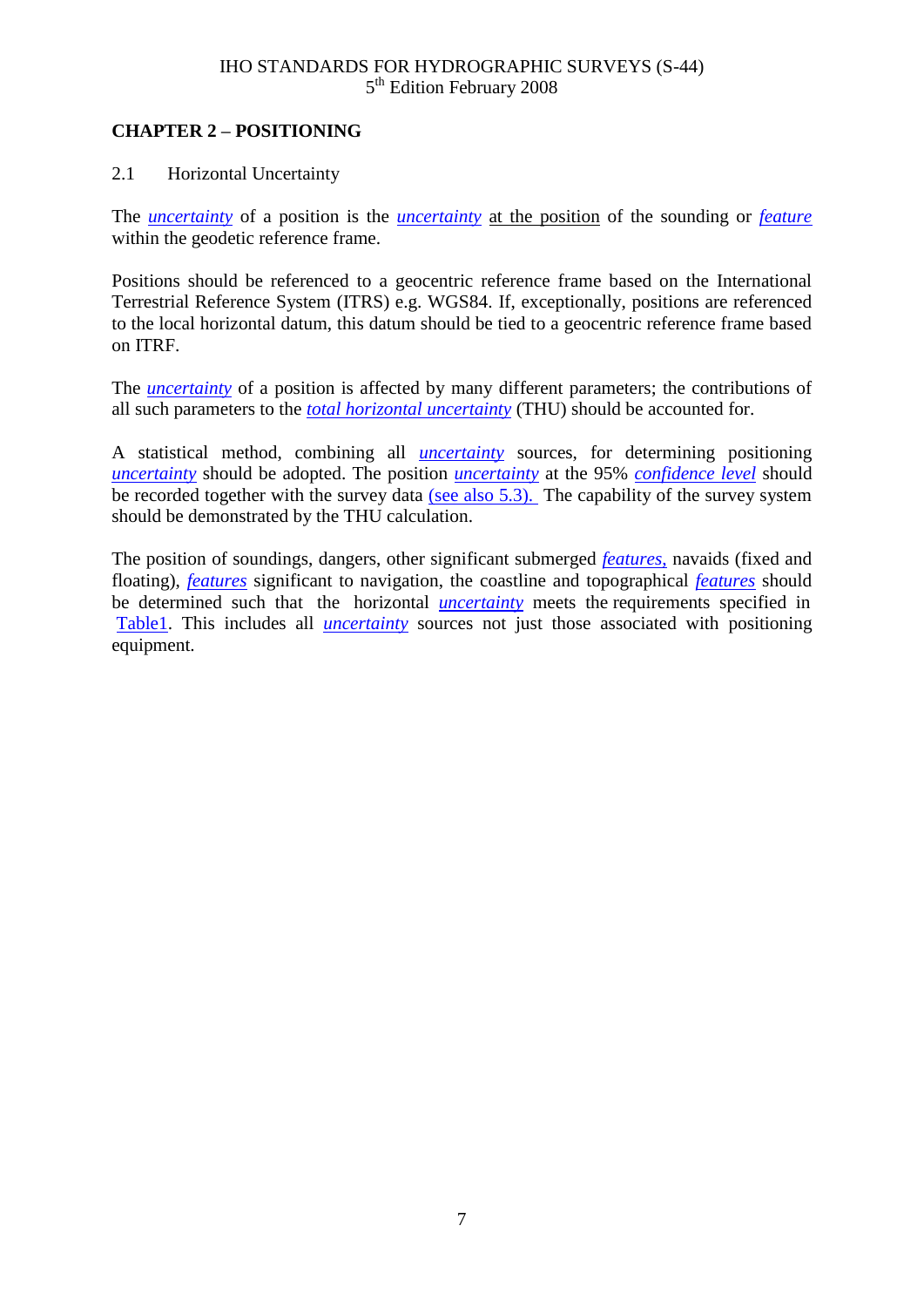### <span id="page-15-1"></span><span id="page-15-0"></span>**CHAPTER 3 – DEPTHS**

### 3.1 Introduction

The navigation of vessels requires accurate knowledge of the water depth in order to exploit safely the maximum cargo carrying capacity, and the maximum available water for safe navigation. Where under-keel clearances are an issue the depth *[uncertainties](#page-25-0)* must be more tightly controlled and better understood. In a similar way, the sizes of *[features](#page-24-1)* that the survey will have or, more importantly, may not have detected, should also be defined and understood.

The measured depths and drying heights shall be referenced to a vertical datum that is compatible with the products to be made or updated from the survey e.g. chart datum. Ideally this *[sounding datum](#page-25-4)* should also be a well defined vertical datum such as, LAT, MSL, a geocentric reference frame based on ITRS or a geodetic reference level.

### 3.2 Vertical Uncertainty

Vertical *[uncertainty](#page-25-0)* is to be understood as the *[uncertainty](#page-25-0)* of the *[reduced depths](#page-25-5)*. In determining the vertical *[uncertainty](#page-25-0)* the sources of individual *[uncertainties](#page-25-0)* need to be quantified. All *uncertainties* should be combined statistically to obtain a *[total vertical](#page-25-6)  [uncertainty](#page-25-6)* (TVU).

The maximum allowable vertical *[uncertainty](#page-25-0)* for *[reduced depths](#page-25-5)* as set out in [Table 1](#page-22-0) specifies the *[uncertainties](#page-25-0)* to be achieved to meet each order of survey. *[Uncertainty](#page-25-0)* related to the 95% *[confidence level](#page-24-6)* refers to the estimation of *[error](#page-24-4)* from the combined contribution of random *[errors](#page-24-4)* and residuals from the correction of systematic *[errors](#page-24-4)*. The capability of the survey system should be demonstrated by the TVU calculation.

Recognising that there are both depth independent and depth dependent *[errors](#page-24-4)* that affect the *[uncertainty](#page-25-0)* of the depths, the formula below is to be used to compute, at the 95% *[confidence](#page-24-6)  [level](#page-24-6)*, the maximum allowable TVU*.* The parameters "a" and "b" for each order, as given in [Table 1,](#page-22-0) together with the depth "d" have to be introduced into the formula in order to calculate the maximum allowable TVU for a specific depth:

$$
\pm\,\sqrt{a^2+(b\times d)^2}
$$

Where:

- a represents that portion of the *[uncertainty](#page-25-0)* that does not vary with depth
- b is a coefficient which represents that portion of the *[uncertainty](#page-25-0)* that varies with depth
- d is the depth
- b x d represents that portion of the *[uncertainty](#page-25-0)* that varies with depth

The vertical *[uncertainty](#page-25-0)* at the 95% *[confidence level](#page-24-6)* should be recorded together with the survey data (see also 5.3).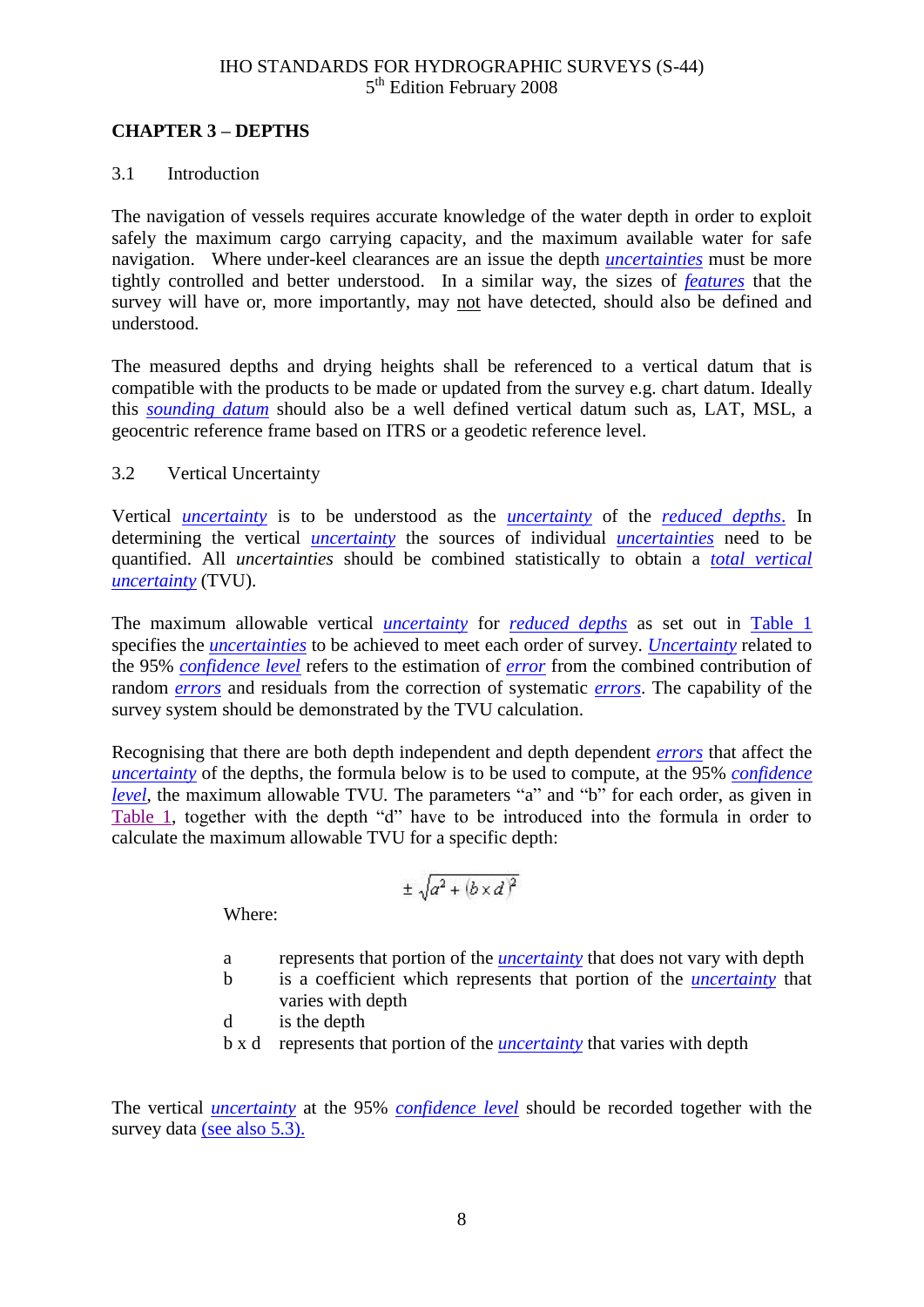### <span id="page-16-0"></span>3.3 Reductions for Tides / Water-level Observations

Observations sufficient to determine variations in the water level across the entire survey area must be taken for the duration of the survey for the reduction of soundings to the relevant *[sounding datum](#page-25-4)*. These may be determined either by direct measurement of the water level (i.e. by using a gauge) and if necessary carried across the survey area by co-tidal *[corrections](#page-24-5)* or by 3D positioning techniques linked to the required *[sounding datum](#page-25-4)* by a suitable separation model.

Tidal / water-level reductions need not be applied to depths greater than 200 metres if TVU is not significantly impacted by this approximation.

### <span id="page-16-1"></span>3.4 Depth measurement

All anomalous *[features](#page-24-1)* previously reported in the survey area and those detected during the survey should be examined in greater detail and, if confirmed, their position and least depth determined. If a previously reported anomalous *[feature](#page-24-1)* is not detected refer to [Chapter 6](#page-21-0) for disproving requirements. The agency responsible for survey quality may define a depth limit beyond which a detailed sea floor investigation, and thus an examination of anomalous *[features](#page-24-1)*, is not required.

For wrecks and obstructions which may have less than 40 metres clearance above them and may be dangerous to normal surface navigation, their position and the least depth over them should be determined by the best available method while meeting the depth *[uncertainty](#page-25-0)* standard **of the appropriate order** in [Table 1.](#page-22-0)

Side scan sonar should not be used for depth measurement but to define areas requiring more detailed and accurate investigation.

### 3.5 Feature detection

When a *[full sea floor search](#page-24-2)* is required, the equipment used to conduct the survey must be demonstrably capable of detecting *[features](#page-24-1)* of the dimensions specified in [Table](#page-22-0) 1. Additionally, the equipment must be considered as part of a system (includes survey / processing equipment, procedures and personnel) that will ensure there is a high probability that these *[features](#page-24-1)* will be detected. It is the responsibility of the hydrographic office / organisation that is gathering the data to assess the capability of any proposed system and so satisfy themselves that it is able to detect a sufficiently high proportion of any such *[features](#page-24-1)*.

The Special Order and Order 1a *[feature detection](#page-24-7)* requirements of 1 metre and 2 metre cubes respectively are minimum requirements. *[Features](#page-24-1)* may exist that are smaller than the size mandated for a given order but which are a hazard to navigation. It may therefore be deemed necessary by the hydrographic office / organization to detect smaller *[features](#page-24-1)* in order to minimise the risk of undetected hazards to surface navigation.

It should be noted that even when surveying with a suitable system 100% detection of *[features](#page-24-1)* can never be guaranteed. If there is concern that *[features](#page-24-1)* may exist within an area that may not be detected by the Survey System being used, consideration should be given to the use of an alternative system (e.g. a mechanical sweep) to increase the confidence in the minimum safe clearance depth across the area.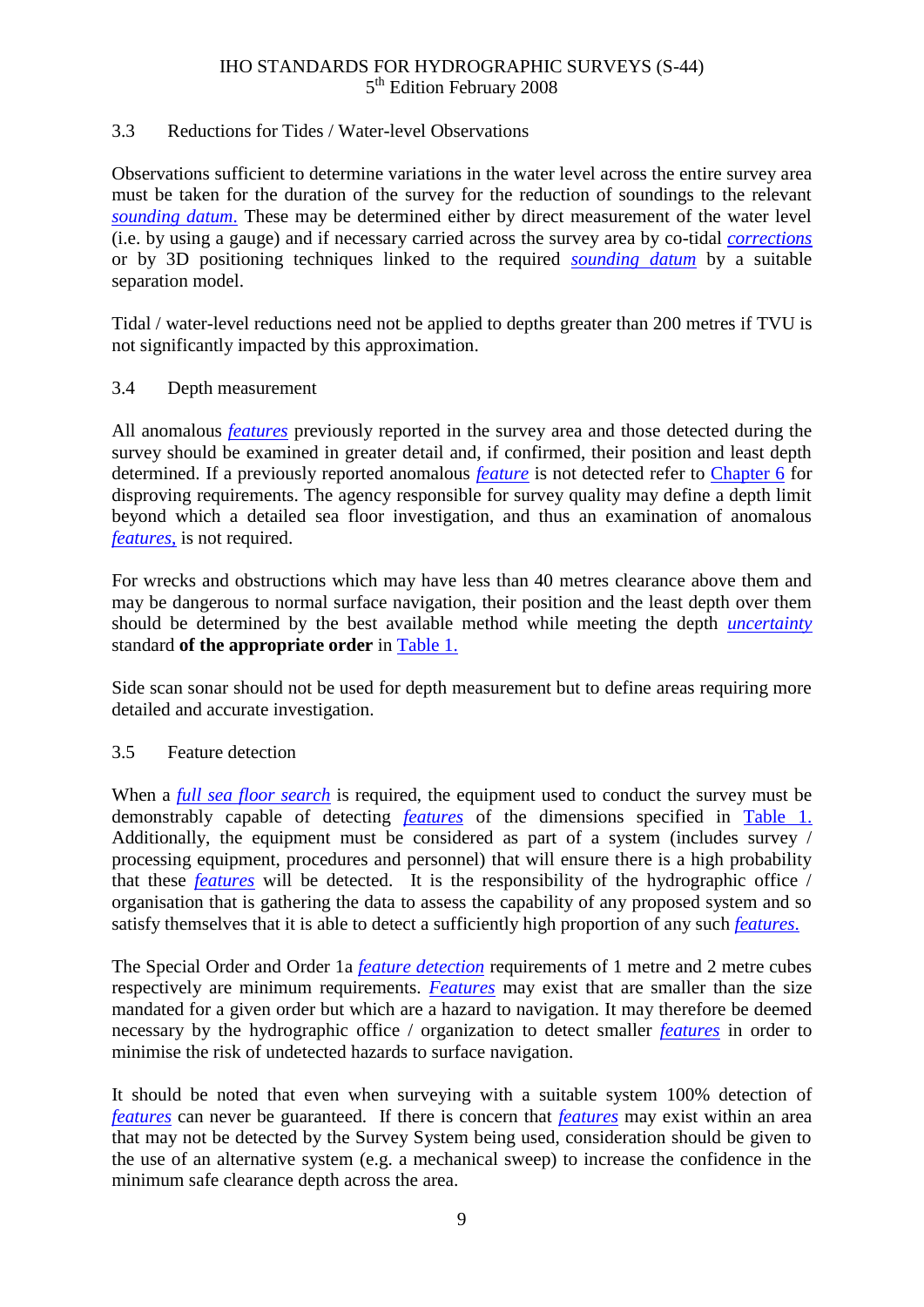### <span id="page-17-0"></span>3.6 Sounding Density / Line Spacing

In planning the density of soundings, both the nature of the seabed in the area and the requirements of safe surface navigation have to be taken into account to ensure an adequate *[sea floor](#page-25-7) search*.

For Special Order and Order 1a surveys no recommended maximum line spacing is given as there is an overriding requirement for *[full sea floor](#page-24-2) search*.

*[Full sea floor](#page-24-2) search* is not required for Orders 1b and 2 and [Table 1](#page-22-0) recommends maximum line spacing (Orders 1b and 2) and bathymetric LIDAR spot density (Order 1b). The nature of the seabed needs to be assessed as early as possible in a survey in order to decide whether the line spacing / LIDAR spot density from Table 1 should be reduced or extended.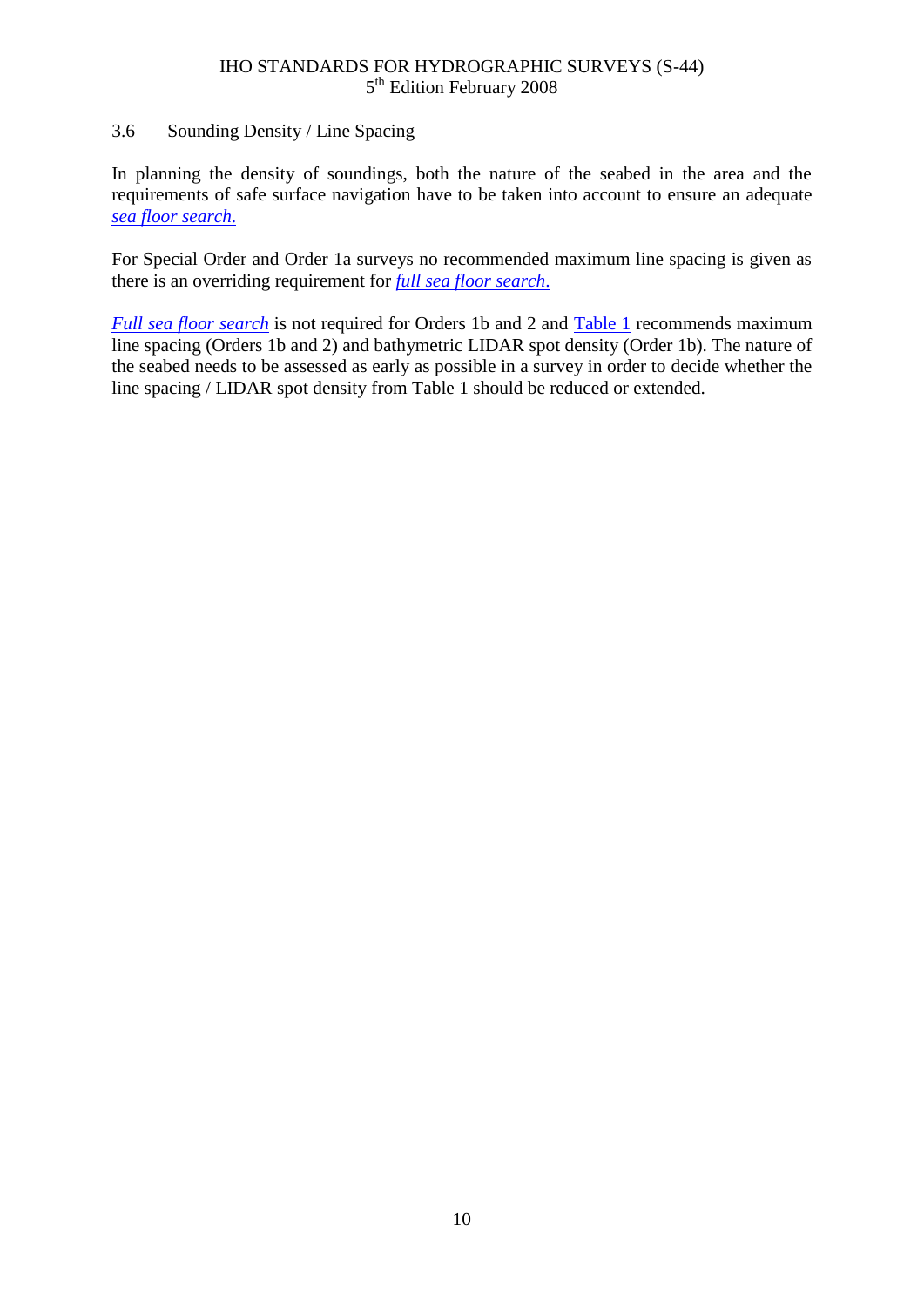### <span id="page-18-0"></span>**CHAPTER 4 - OTHER MEASUREMENTS**

### 4.1 Introduction

The following observations may not always be necessary but if specified in the survey requirement should meet the following standards.

### 4.2 Seabed Sampling

The nature of the seabed should be determined in potential anchorage areas; it may be determined by physical sampling or inferred from other sensors (e.g. single beam echo sounders, side scan sonar, sub-bottom profiler, video, etc.). Physical samples should be gathered at a spacing dependent on the seabed geology and as required to ground truth any inference technique.

### 4.3 Chart and Land Survey Vertical Datums Connection

IHO Technical Resolution A2.5, as set out in IHO Publication M-3, requires that the datum used for tidal predictions should be the same as that used for chart datum. In order for the bathymetric data to be fully exploited the vertical datum used for tidal observations should be connected to the general land survey datum via prominent fixed marks in the vicinity of the tide gauge/station/observatory. Ellipsoidal height determinations of the vertical reference marks used for tidal observations should be made relative to a geocentric reference frame based on ITRS, preferably WGS84, or to an appropriate geodetic reference level.

### 4.4 Tidal Predictions

Tidal data may be required for analysis for the future prediction of tidal heights and the production of Tide Tables in which case observations should cover as long a period of time as possible and preferably not less than 30 days.

### 4.5 Tidal Stream and Current Observations

The speed and direction of tidal streams and currents which may exceed 0.5 knot should be observed at the entrances to harbours and channels, at any change in direction of a channel, in anchorages and adjacent to wharf areas. It is also desirable to measure coastal and offshore streams and currents when they are of sufficient strength to affect surface navigation.

The tidal stream and current at each position should be measured at depths sufficient to meet the requirements of normal surface navigation in the survey area. In the case of tidal streams, simultaneous observations of tidal height and meteorological conditions should be made and the period of observation should ideally be 30 days.

The speed and direction of the tidal stream and current should be measured to 0.1 knot and the nearest 10º respectively, at 95% *[confidence level](#page-24-6)*.

Where there is reason to believe that seasonal river discharge influences the tidal streams and currents, measurements should be made to cover the entire period of variability.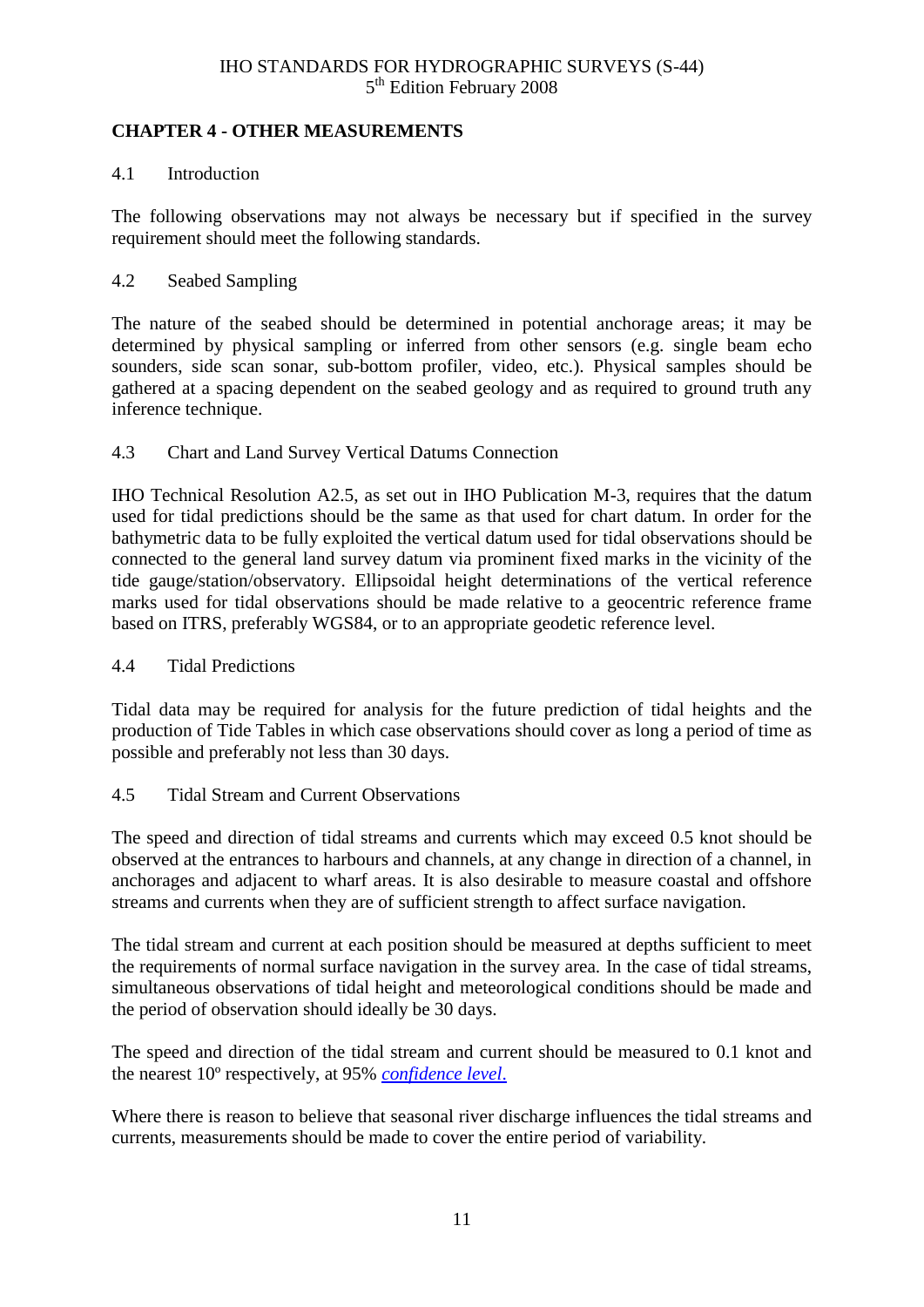### <span id="page-19-0"></span>**CHAPTER 5 – DATA ATTRIBUTION**

### 5.1 Introduction

To allow a comprehensive assessment of the quality of survey data it is necessary to record or document certain information together with the survey data. Such information is important to allow exploitation of survey data by a variety of users with different requirements, especially as requirements may not be known when the survey data is collected.

### 5.2 Metadata

*[Metadata](#page-25-8)* should be comprehensive but should comprise, as a minimum, information on:

- the survey in general e.g. purpose, date, area, equipment used, name of survey platform;
- the geodetic reference system used, i.e. horizontal and vertical datum including ties to a geodetic reference frame based on ITRS (e.g. WGS84) if a local datum is used;
- calibration procedures and results;
- sound speed *[correction](#page-24-5)* method;
- tidal datum and reduction;
- *[uncertainties](#page-25-0)* achieved and the respective *[confidence levels](#page-24-6)*;
- any special or exceptional circumstances;
- rules and mechanisms employed for data thinning.

*[Metadata](#page-25-8)* should preferably be an integral part of the digital survey record and conform to the "IHO S-100 Discovery *[Metadata](#page-25-8)* Standard", when this is adopted. Prior to the adoption of S-100, ISO 19115 can be used as a model for the *[metadata](#page-25-8)*. If this is not feasible similar information should be included in the documentation of a survey.

Agencies responsible for the survey quality should develop and document a list of *[metadata](#page-25-8)* used for their survey data.

### <span id="page-19-1"></span>5.3 Point Data Attribution

All data should be attributed with its *[uncertainty](#page-25-0)* estimate at the 95% *[confidence level](#page-24-6)* for both position and, if relevant, depth. The computed or assumed scale factor applied to the standard deviation in order to determine the *[uncertainty](#page-25-0)* at the 95% *[confidence level](#page-24-6)*, and/or the assumed statistical distribution of *[errors](#page-24-4)* should be recorded in the survey"s *[metadata](#page-25-8)*. (For example, assuming a Normal distribution for a 1 Dimensional quantity, such as depth, the scale factor is 1.96 for 95% confidence. A statement such as "*[Uncertainties](#page-25-0)* have been computed at 95% confidence assuming a standard deviation scale factor of 1.96 (1D) or 2.45 (2D), corresponding to the assumption of a Normal distribution of *[errors](#page-24-4)*," would be adequate in the *[metadata](#page-25-8)*.) For soundings this should preferably be done for each individual sounding; however a single *[uncertainty](#page-25-0)* estimate may be recorded for a number of soundings or even for an area, provided the difference between the individual *[uncertainty](#page-25-0)* estimates and the collectively assigned *[uncertainty](#page-25-0)* estimate is negligible. The attribution should, as a minimum, be sufficient to demonstrate that the requirements of these Standards have been met.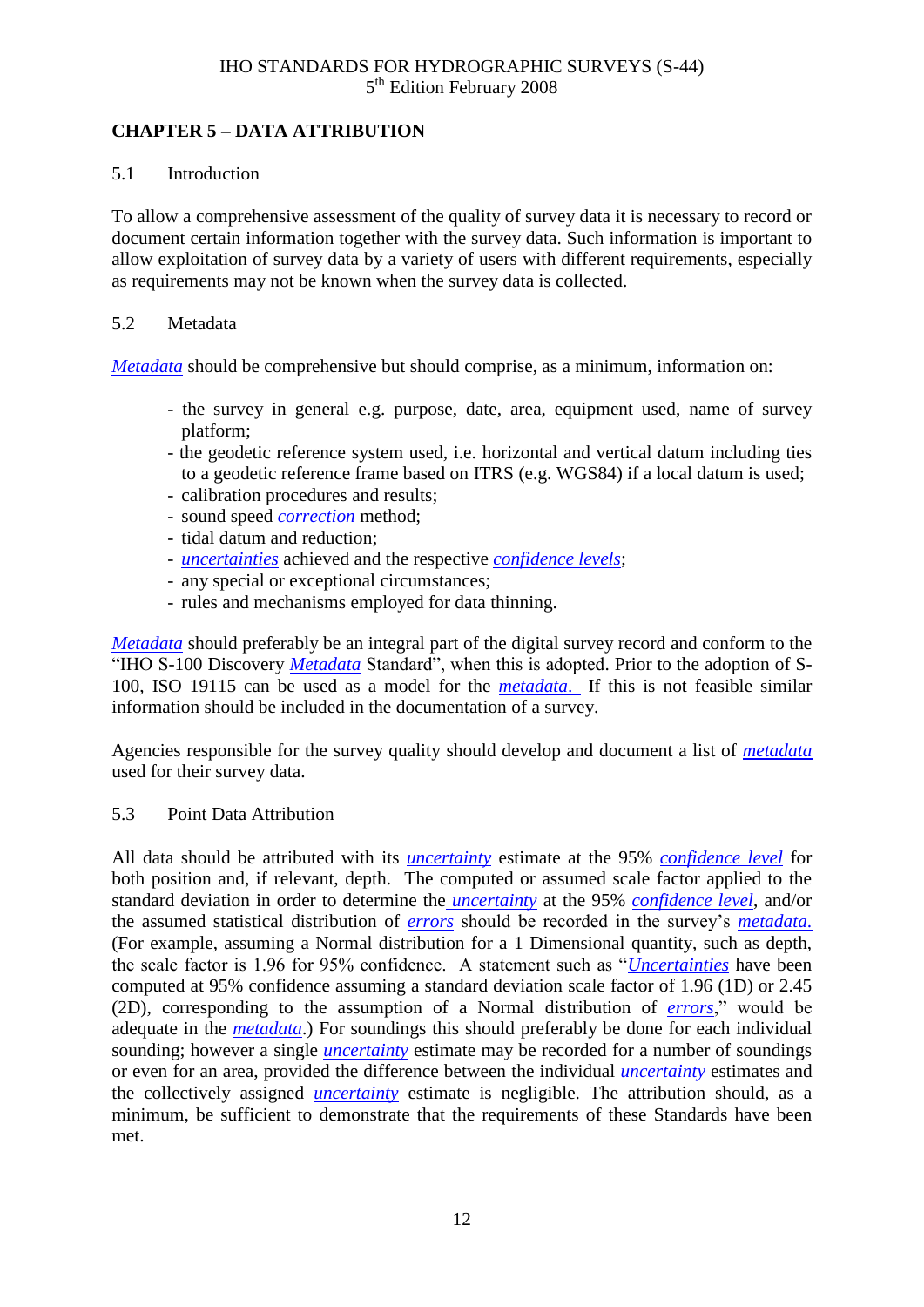### 5.4 Bathymetric Model Attribution

If a *[Bathymetric Model](#page-24-8)* is required, *[metadata](#page-25-8)* should include: the model resolution; the computation method; the underlying data density; *[uncertainty](#page-25-0)* estimate/*[uncertainty surface](#page-26-0)* for the model; and a description of the underlying data.

### 5.5 Report of Survey

The Report of Survey is the principal means by which the Surveyor in Charge approves the contents of all survey records. It must give a clear and comprehensive account of how the survey was carried out, the results achieved, the difficulties encountered and the shortcomings. Emphasis should be placed on the analysis of achieved accuracies and whether the survey specifications have been met.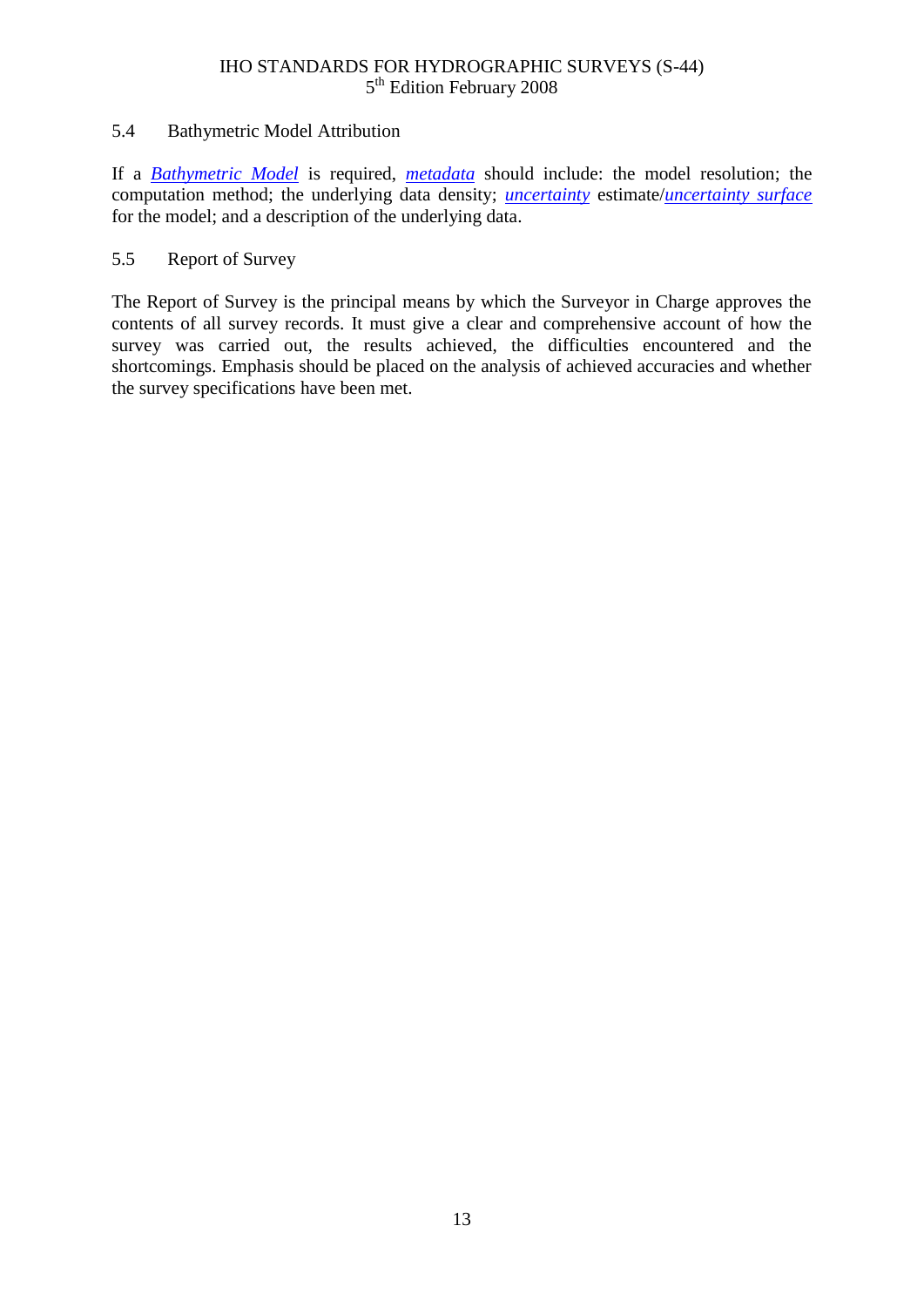### <span id="page-21-0"></span>**CHAPTER 6 - ELIMINATION OF DOUBTFUL DATA**

### 6.1 Introduction

To improve the safety of navigation it is desirable to eliminate doubtful data, i.e. data which are usually denoted on charts by PA (Position Approximate), PD (Position Doubtful), ED (Existence Doubtful), SD (Sounding Doubtful) or as "reported danger". To confirm or disprove the existence of such data it is necessary to carefully define the area to be searched and subsequently survey that area according to the standards outlined in this publication.

### 6.2 Extent of Area to be Searched

No empirical formula for defining the search area can cover all situations. For this reason, it is recommended that the search radius should be at least 3 times the estimated position *[uncertainty](#page-25-0)* of the reported hazard at the 95% *[confidence level](#page-24-6)* as determined by a thorough investigation of the report on the doubtful data by a qualified hydrographic surveyor.

If such report is incomplete or does not exist at all, the position *[uncertainty](#page-25-0)* must be estimated by other means as, for example, a more general assessment of positioning and depth measurement *[uncertainties](#page-25-0)* during the era when the data in question was collected.

6.3 Conducting the Search

The methodology for conducting the search should be based on the nature of the *[feature](#page-24-1)*, the area in which the doubtful data is reported and the estimated danger of the potential hazard to surface navigation. Once this has been established, the search procedure should be that of conducting a hydrographic survey of the extent defined in 6.2, to the standards established in this publication.

### 6.4 Presentation of Search Results

Doubtful data shall be replaced with actual data collected during the search if the hazard has been detected. If not detected, the agency responsible for the survey quality shall decide whether to retain the hazard as charted or to delete it.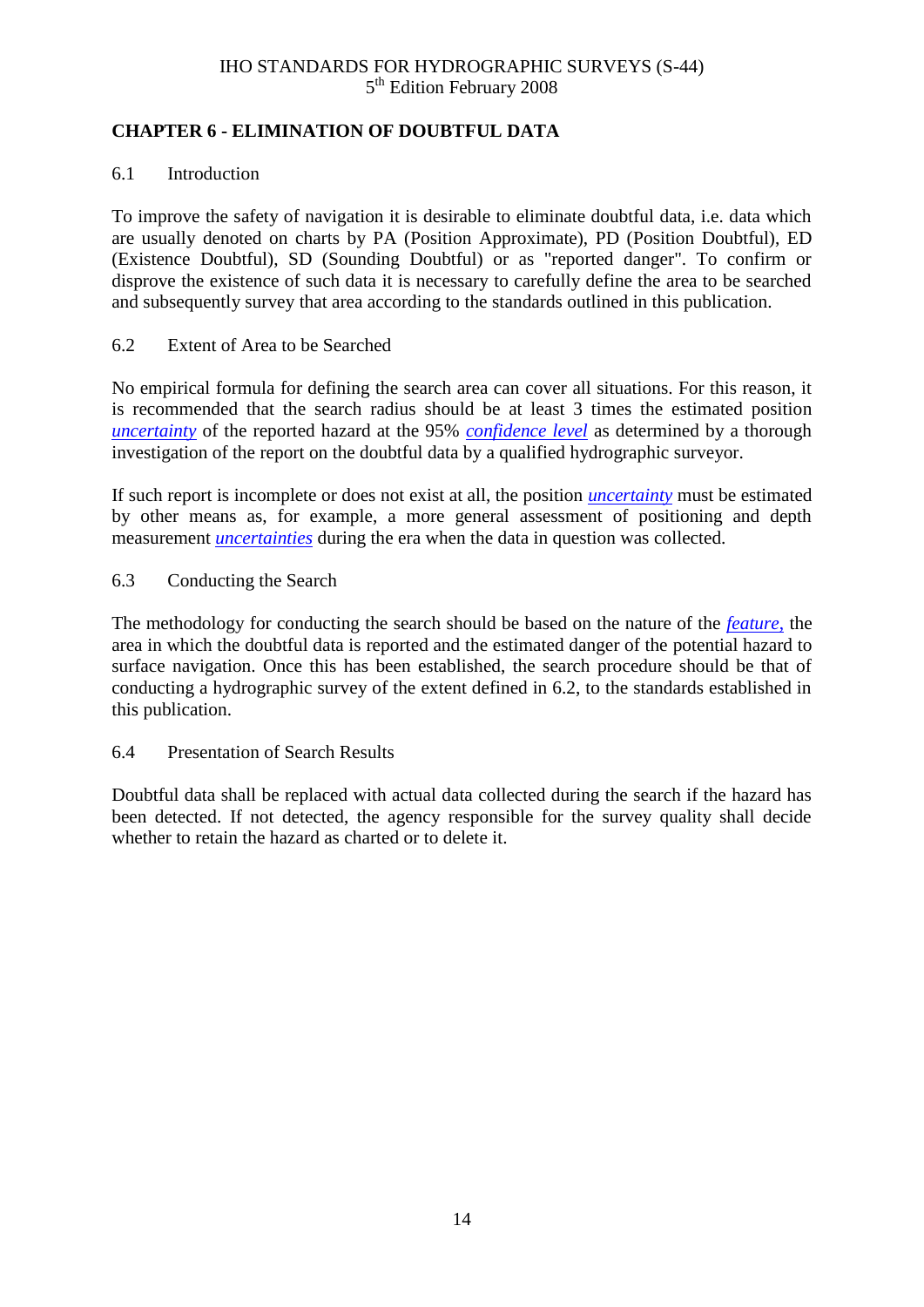### **TABLE 1**

Minimum Standards for Hydrographic Surveys

(*To be read in conjunction with the full text set out in this document*.)

<span id="page-22-0"></span>

| <b>Reference</b> | Order                               | <b>Special</b>                       | 1a                                    | 1 <sub>b</sub>                 | $\mathbf{2}$                    |
|------------------|-------------------------------------|--------------------------------------|---------------------------------------|--------------------------------|---------------------------------|
| Chapter 1        | Description of areas.               | Areas where under-keel               | Areas shallower than 100              | Areas shallower than 100       | Areas generally deeper than     |
|                  |                                     | clearance is critical                | metres where under-keel               | metres where under-keel        | 100 metres where a general      |
|                  |                                     |                                      | clearance is less critical but        | clearance is not considered to | description of the sea floor is |
|                  |                                     |                                      | <i>features</i> of concern to surface | be an issue for the type of    | considered adequate.            |
|                  |                                     |                                      | shipping may exist.                   | surface shipping expected to   |                                 |
|                  |                                     |                                      |                                       | transit the area.              |                                 |
| Chapter 2        | <b>Maximum allowable THU</b>        | 2 metres                             | 5 metres $+5\%$ of depth              | 5 metres $+5\%$ of depth       | 20 metres $+10\%$ of depth      |
|                  | 95% Confidence level                |                                      |                                       |                                |                                 |
| Para 3.2         | <b>Maximum allowable TVU</b>        | $a = 0.25$ metre                     | $a = 0.5$ metre                       | $a = 0.5$ metre                | $a = 1.0$ metre                 |
| and note 1       | 95% Confidence level                | $b = 0.0075$                         | $b = 0.013$                           | $b = 0.013$                    | $b = 0.023$                     |
| <b>Glossary</b>  | <b>Full Sea floor Search</b>        | Required                             | Required                              | Not required                   | Not required                    |
| and note 2       |                                     |                                      |                                       |                                |                                 |
| Para 2.1         | <b>Feature Detection</b>            | Cubic <i>features</i> $> 1$ metre    | Cubic $features > 2$ metres, in       |                                |                                 |
| Para 3.4         |                                     |                                      | depths up to 40 metres; 10%           | Not Applicable                 | Not Applicable                  |
| Para 3.5         |                                     |                                      | of depth beyond 40 metres             |                                |                                 |
| and note 3       |                                     |                                      |                                       |                                |                                 |
| Para 3.6         | <b>Recommended maximum</b>          | Not defined as <i>full sea floor</i> | Not defined as <i>full sea floor</i>  | 3 x average depth or 25        | 4 x average depth               |
| and note 4       | <b>Line Spacing</b>                 | search is required                   | search is required                    | metres, whichever is greater   |                                 |
|                  |                                     |                                      |                                       | For bathymetric lidar a spot   |                                 |
|                  |                                     |                                      |                                       | spacing of 5 x 5 metres        |                                 |
| Chapter 2        | Positioning of fixed aids to        |                                      |                                       |                                |                                 |
|                  | navigation and topography           |                                      |                                       |                                |                                 |
| and note 5       | significant to navigation.          | 2 metres                             | 2 metres                              | 2 metres                       | 5 metres                        |
|                  | (95% Confidence level)              |                                      |                                       |                                |                                 |
|                  |                                     |                                      |                                       |                                |                                 |
| <b>Chapter 2</b> | <b>Positioning of the Coastline</b> |                                      |                                       |                                |                                 |
| and note 5       | and topography less                 | 10 metres                            | 20 metres                             | 20 metres                      | 20 metres                       |
|                  | significant to navigation           |                                      |                                       |                                |                                 |
|                  | (95% Confidence level)              |                                      |                                       |                                |                                 |
| Chapter 2        | <b>Mean position of floating</b>    |                                      |                                       |                                |                                 |
|                  | aids to navigation (95%             | 10 metres                            | 10 metres                             | 10 metres                      | 20 metres                       |
| and note 5       | <b>Confidence level)</b>            |                                      |                                       |                                |                                 |
|                  |                                     |                                      |                                       |                                |                                 |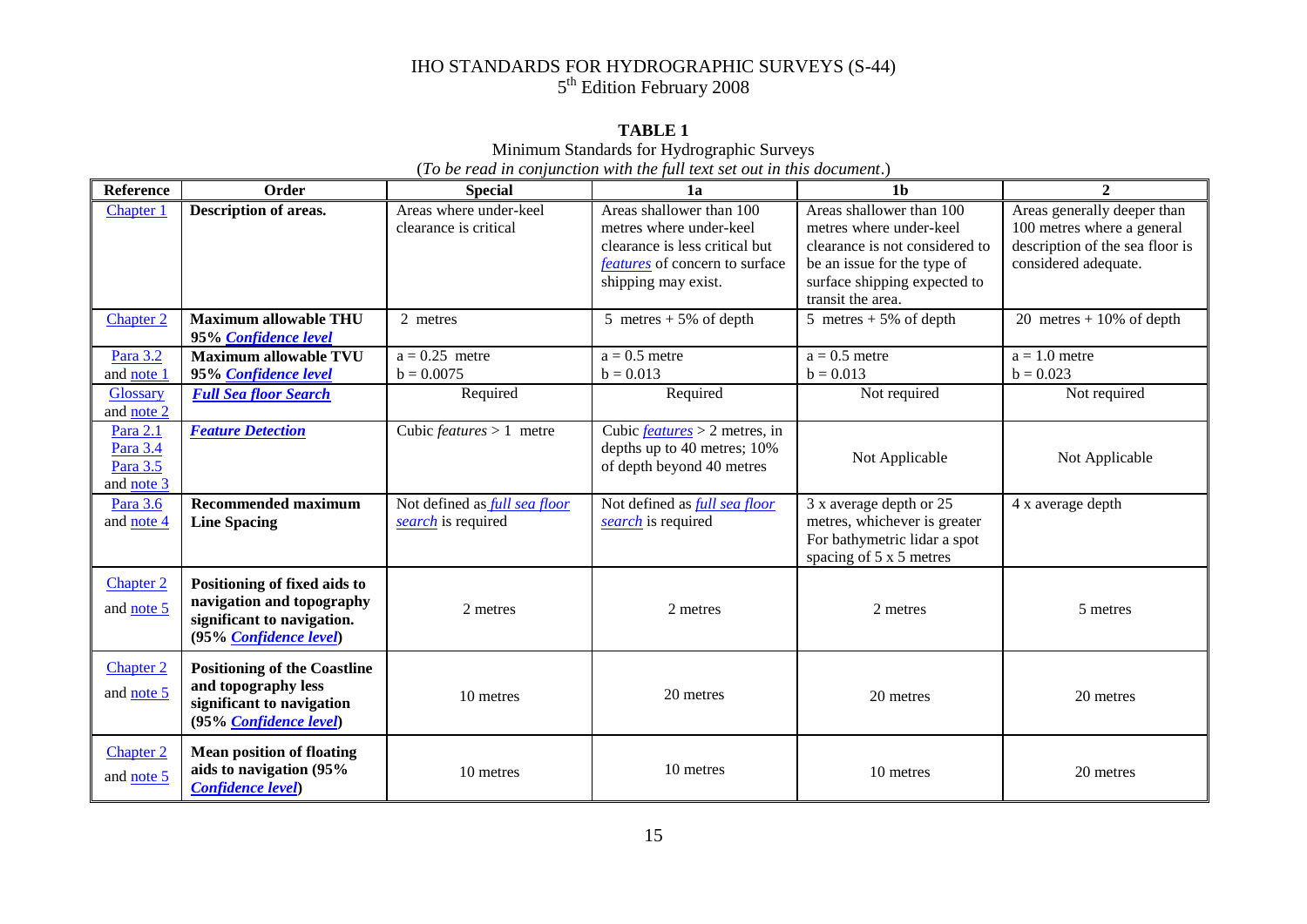### **Notes:**

<span id="page-23-0"></span>1: Recognising that there are both constant and depth dependent *[uncertainties](#page-25-9)* that affect the *[uncertainty](#page-25-9)* of the depths, the formula below is to be used to compute, at the 95% *[confidence level](#page-24-10)*, the maximum allowable TVU*.* The parameters "a" and "b" for each Order, as given in the Table, together with the depth "d" have to be introduced into the formula in order to calculate the maximum allowable TVU for a specific depth:

$$
\pm \sqrt{a^2 + (b \times d)^2}
$$

Where:

- a represents that portion of the *[uncertainty](#page-25-9)* that does not vary with depth
- b is a coefficient which represents that portion of the *[uncertainty](#page-25-9)* that varies with depth
- d is the depth
- b x d represents that portion of the *[uncertainty](#page-25-9)* that varies with depth
- <span id="page-23-1"></span>2: For safety of navigation purposes, the use of an accurately specified mechanical sweep to guarantee a minimum safe clearance depth throughout an area may be considered sufficient for Special Order and Order 1a surveys.
- <span id="page-23-2"></span>3: A cubic *[feature](#page-24-9)* means a regular cube each side of which has the same length. It should be noted that the IHO Special Order and Order 1a *[feature detection](#page-24-13)* requirements of 1 metre and 2 metre cubes respectively, are minimum requirements. In certain circumstances it may be deemed necessary by the hydrographic offices / organizations to detect smaller *[features](#page-24-9)* to minimise the risk of undetected hazards to surface navigation. For Order 1a the relaxing of *[feature detection](#page-24-13)* criteria at 40 metres reflects the maximum expected draught of vessels.
- <span id="page-23-3"></span>4: The line spacing can be expanded if procedures for ensuring an adequate sounding density are used.
	- "Maximum Line Spacing" is to be interpreted as the:
	- Spacing of sounding lines for single beam echo sounders, or the
	- Distance between the useable outer limits of swaths for swath systems.
- <span id="page-23-4"></span>5: These only apply where such measurements are required for the survey.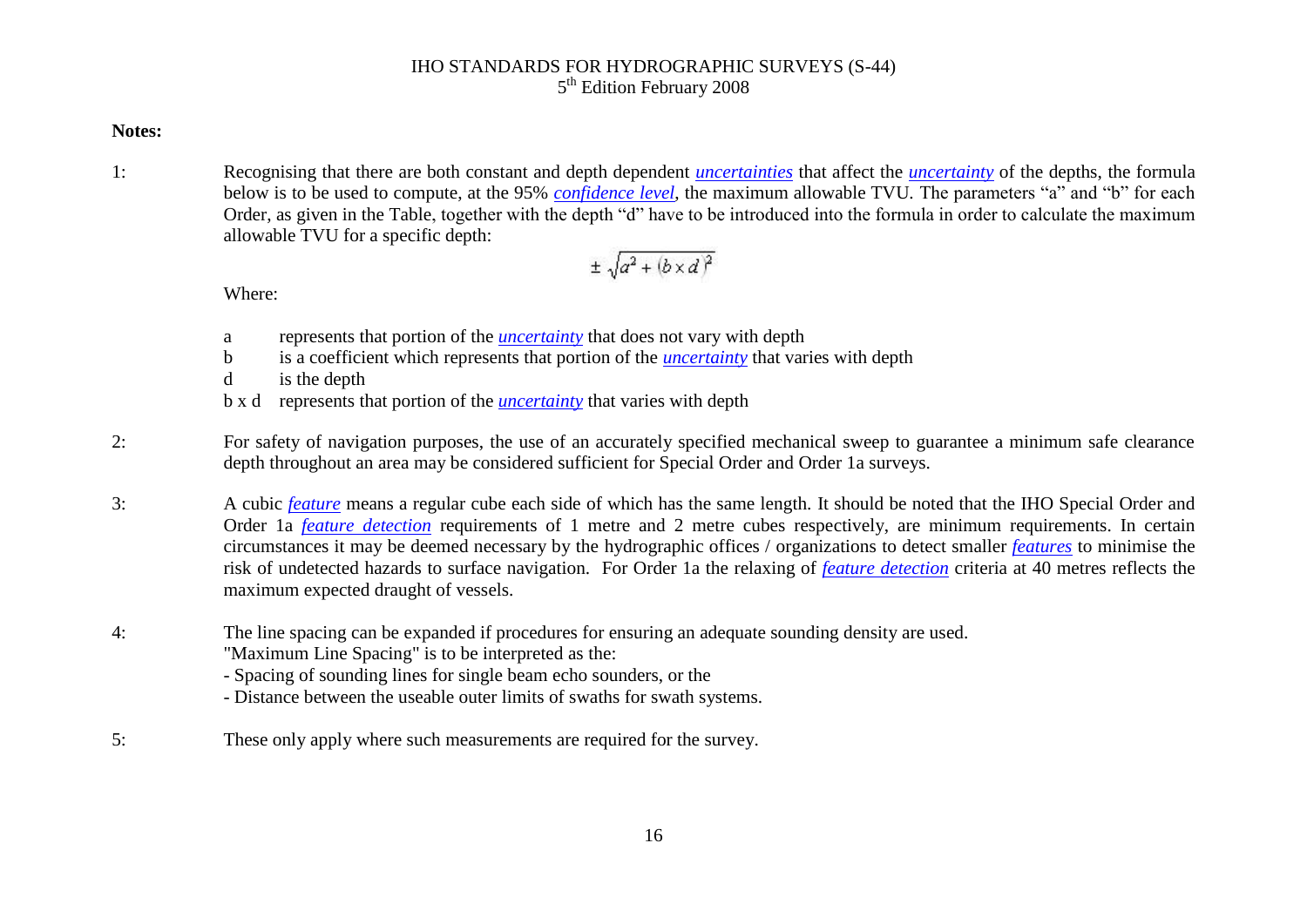### <span id="page-24-11"></span><span id="page-24-0"></span>**GLOSSARY**

<span id="page-24-10"></span>**Note:** The terms defined below are those that are most relevant to this publication. A much larger selection of terms are defined in IHO Special Publication S-32 (Hydrographic Dictionary) and this should be consulted if the required term is not listed here. If a term listed below has a different definition in S-32, the definition given below should be used in relation to these standards.

<span id="page-24-3"></span>**Accuracy:** The extent to which a measured or enumerated value agrees with the assumed or accepted value (see: *[uncertainty](#page-25-0)*, *[error](#page-24-4)*).

<span id="page-24-8"></span>**Bathymetric Model:** A digital representation of the topography (bathymetry) of the sea floor by coordinates and depths.

<span id="page-24-15"></span>**Blunder:** The result of carelessness or a mistake; may be detected through repetition of the measurement.

### <span id="page-24-14"></span>**Confidence interval:** See *[uncertainty](#page-25-0)*.

<span id="page-24-9"></span><span id="page-24-6"></span>**Confidence level:** The probability that the true value of a measurement will lie within the specified *[uncertainty](#page-25-0)* from the measured value. It must be noted that confidence levels (e.g. 95%) depend on the assumed statistical distribution of the data and are calculated differently for 1 Dimensional (1D) and 2 Dimensional (2D) quantities. In the context of this standard, which assumes Normal distribution of *[error](#page-24-4)*, the 95% confidence level for 1D quantities (e.g. depth) is defined as 1.96 x standard deviation and the 95% confidence level for 2D quantities (e.g. position) is defined as 2.45 x standard deviation.

<span id="page-24-13"></span><span id="page-24-12"></span><span id="page-24-5"></span>**Correction:** A quantity which is applied to an observation or function thereof, to diminish or minimise the effects of *[errors](#page-24-4)* and obtain an improved value of the observation or function. It is also applied to reduce an observation to some arbitrary standard. The correction corresponding to a given computed *[error](#page-24-4)* is of the same magnitude but of opposite sign.

<span id="page-24-4"></span>**Error:** The difference between an observed or computed value of a quantity and the true value of that quantity. (NB The true value can never be known, therefore the true error can never be known. It is legitimate to talk about error sources, but the values obtained from what has become known as an error budget, and from an analysis of residuals, are *[uncertainty](#page-25-0)* estimates, not errors. See *[uncertainty](#page-25-0)*.)

<span id="page-24-1"></span>**Feature:** in the context of this standard, any object, whether manmade or not, projecting above the sea floor, which may be a danger for surface navigation.

<span id="page-24-7"></span>**Feature detection**: The ability of a system to detect *[features](#page-24-1)* of a defined size. These Standards specify the size of *[features](#page-24-1)* which, for safety of navigation, should be detected during the survey.

<span id="page-24-2"></span>**Full sea floor search**: A systematic method of exploring the sea floor undertaken to detect most of the *[features](#page-24-1)* specified in Table 1; utilising adequate detection systems, procedures and trained personnel. In practice, it is impossible to achieve 100% ensonification / 100% bathymetric coverage (the use of such terms should be discouraged).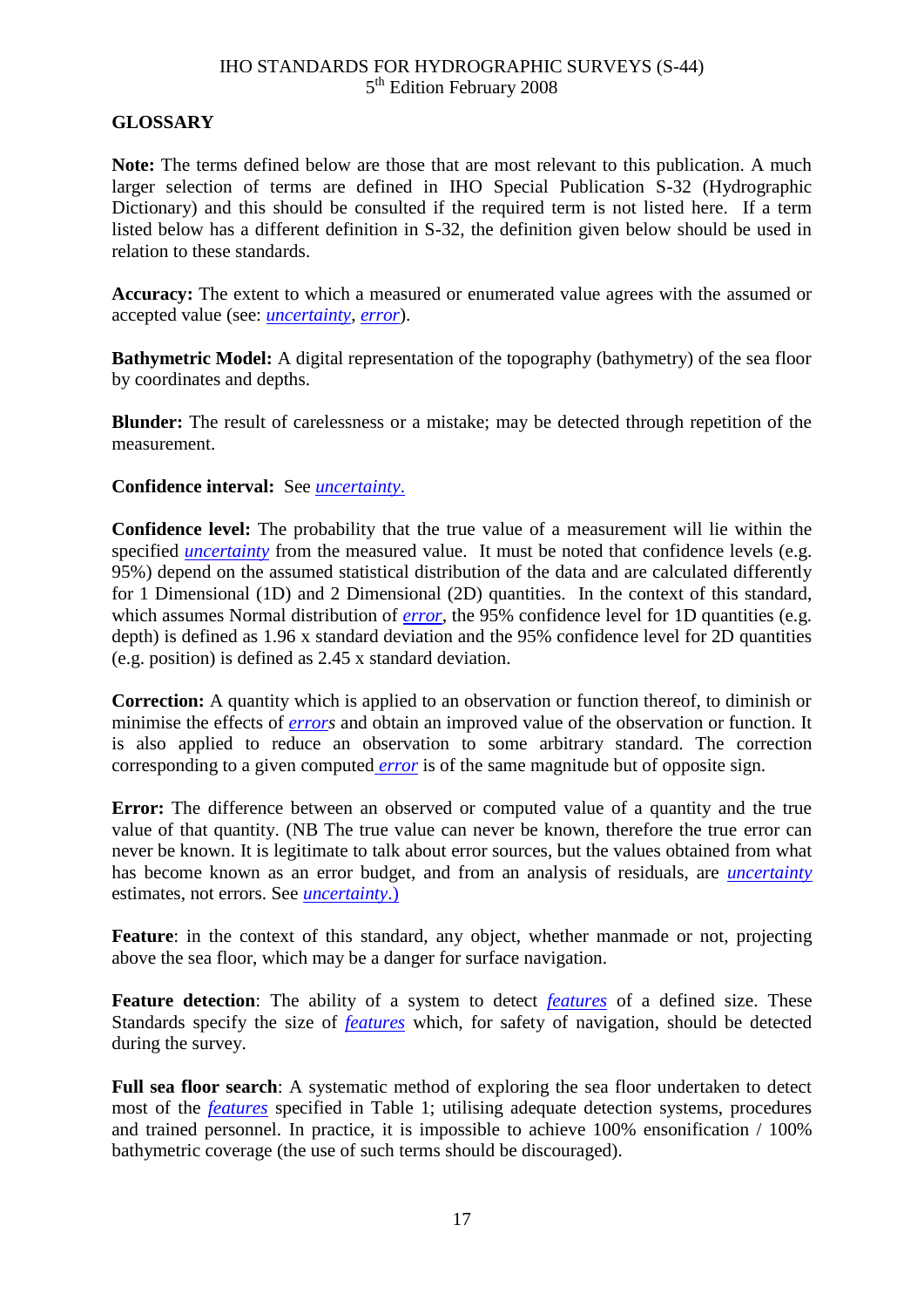**Integrity monitor:** Equipment consisting of a GNSS receiver and radio transmitter set up over a known survey point that is used to monitor the quality of a Differential GNSS (DGNSS) signal. Positional discrepancies are continuously monitored and timely warnings are transmitted to users indicating when the system should not be used.

<span id="page-25-10"></span>**Integrity monitoring:** This is the ability of a system to provide timely warnings to users when the system should not be used.

<span id="page-25-8"></span>**Metadata:** Information describing characteristics of data, e.g. the *[uncertainty](#page-25-0)* of survey data. ISO definition: Data (describing) about a data set and usage aspect of it. Metadata is data implicitly attached to a collection of data. Examples of metadata include overall quality, data set title, source, positional uncertainty and copyright.

**Quality assurance:** All those planned and systematic actions necessary to provide adequate confidence that a product or a service will satisfy given requirements for quality.

<span id="page-25-1"></span>**Quality control:** All procedures which ensure that the product meets certain standards and specifications.

<span id="page-25-5"></span>**Reduced depths:** Observed depths including all *[corrections](#page-24-5)* related to the survey and post processing and reduction to the used vertical datum.

<span id="page-25-7"></span>**Sea floor search**: A systematic method of exploring the sea floor in order to detect *[features](#page-24-1)* such as wrecks, rocks and other obstructions on the sea floor.

<span id="page-25-9"></span><span id="page-25-4"></span>**Sounding datum:** The vertical datum to which the soundings on a hydrographic survey are reduced. Also called "datum" for sounding reduction.

<span id="page-25-3"></span>**Total horizontal uncertainty (THU):** The component of *[total propagated uncertainty](#page-25-2)* (TPU) calculated in the horizontal plane. Although THU is quoted as a single figure, THU is a 2 Dimensional quantity. The assumption has been made that the *[uncertainty](#page-25-0)* is isotropic (i.e. there is negligible correlation between *[errors](#page-24-4)* in latitude and longitude). This makes a Normal distribution circularly symmetric allowing a single number to describe the radial distribution of *[errors](#page-24-4)* about the true value.

<span id="page-25-2"></span>**Total propagated uncertainty (TPU):** the result of *[uncertainty](#page-25-0)* propagation, when all contributing measurement *[uncertainties](#page-25-0)*, both random and systematic, have been included in the propagation. *[Uncertainty](#page-25-0)* propagation combines the effects of measurement *[uncertainties](#page-25-0)* from several sources upon the *uncertainties* of derived or calculated parameters.

<span id="page-25-6"></span>**Total vertical uncertainty (TVU):** The component of *[total propagated uncertainty](#page-25-2)* (TPU) calculated in the vertical dimension. TVU is a 1 Dimensional quantity.

<span id="page-25-0"></span>**Uncertainty:** The interval (about a given value) that will contain the true value of the measurement at a specific *[confidence level](#page-24-6)*. The *[confidence level](#page-24-6)* of the interval and the assumed statistical distribution of *[errors](#page-24-4)* must also be quoted. In the context of this standard the terms uncertainty and *[confidence interval](#page-24-14)* are equivalent.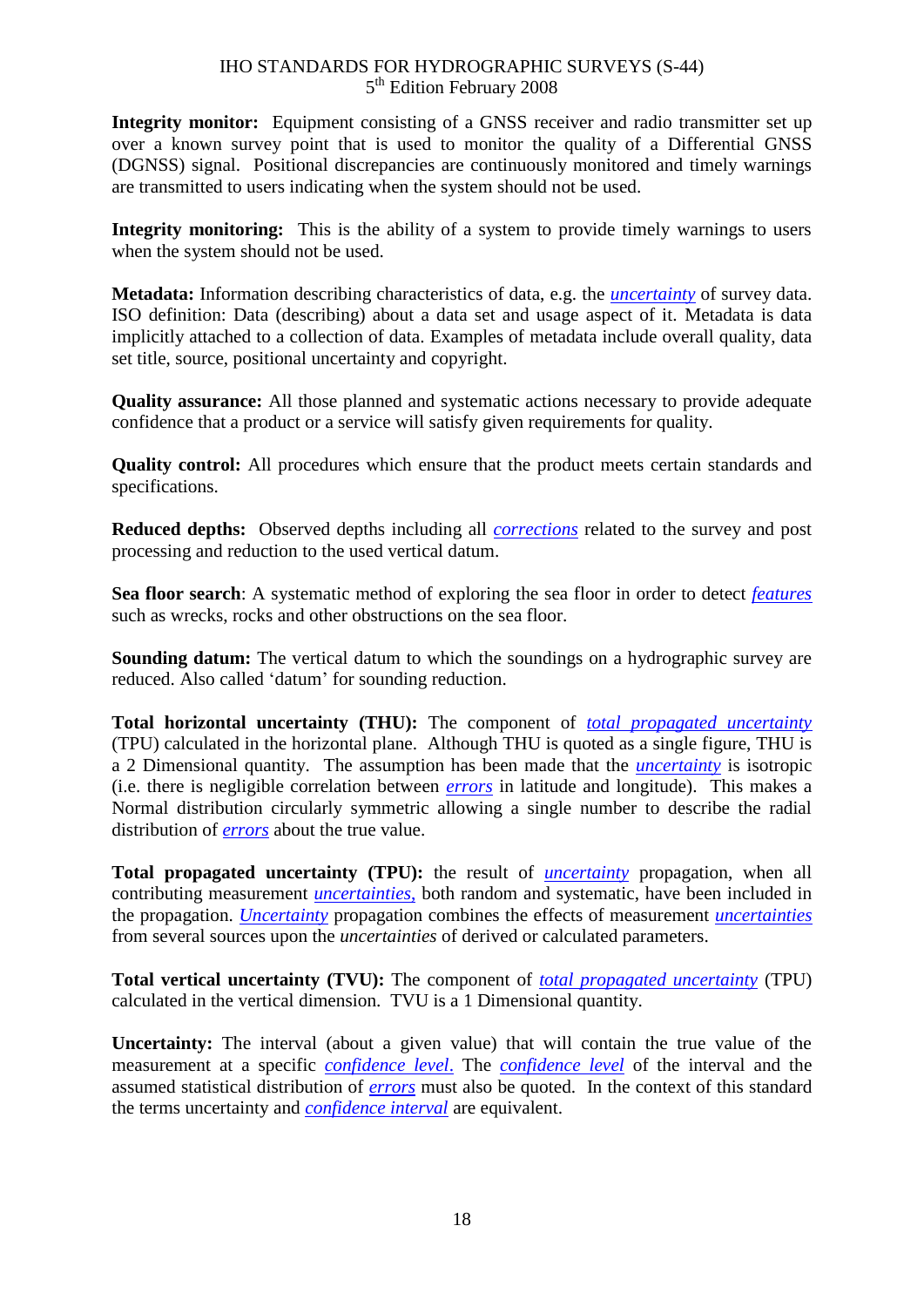<span id="page-26-0"></span>**Uncertainty Surface:** A model, typically grid based, which describes the depth *[uncertainty](#page-25-0)* of the product of a survey over a contiguous area of the skin of the earth. The uncertainty surface should retain sufficient *[metadata](#page-25-8)* to describe unambiguously the nature of the *[uncertainty](#page-25-0)* being described.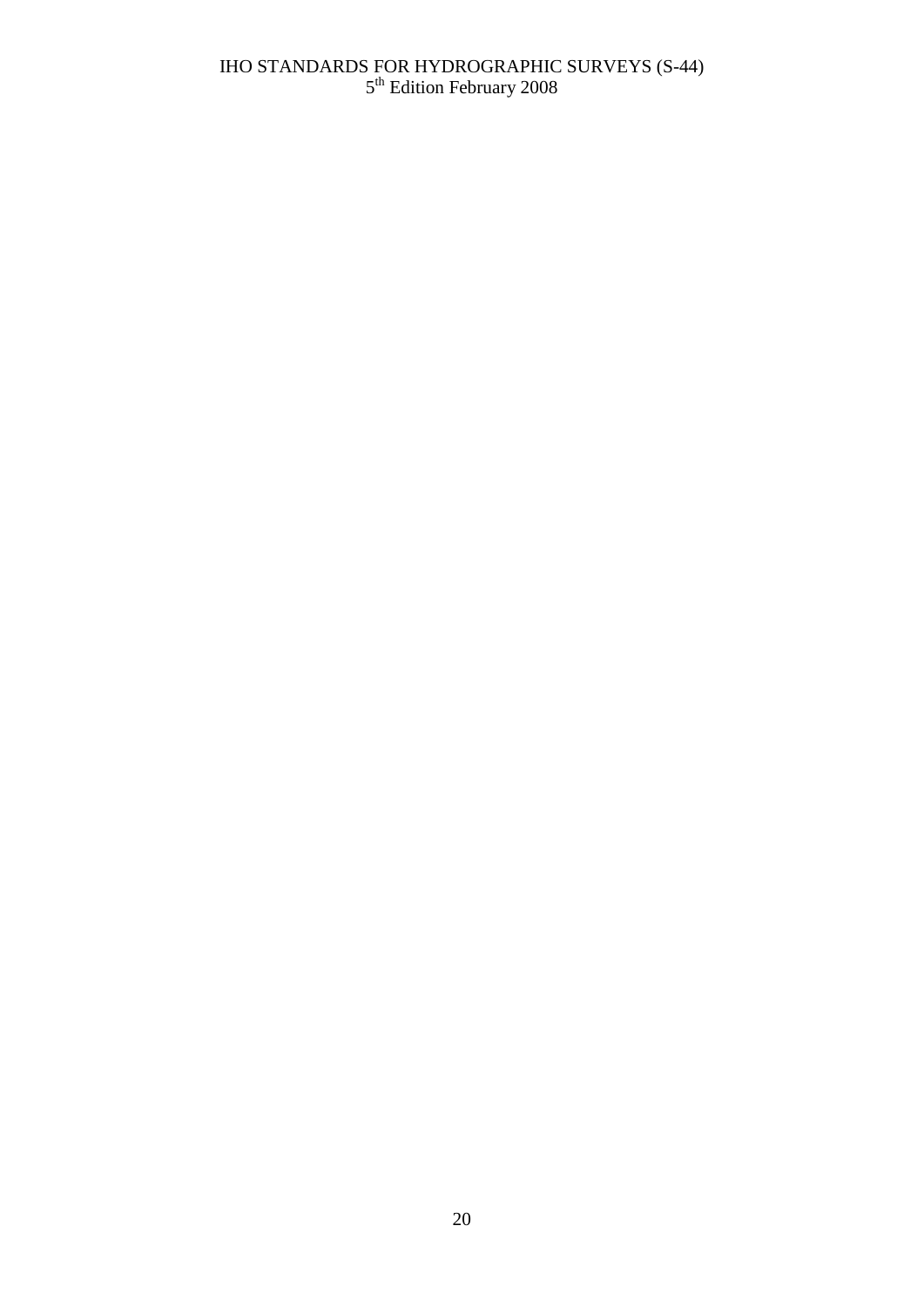### **ANNEX A**

### **GUIDELINES FOR QUALITY CONTROL**

<span id="page-28-0"></span>**NOTE**: it should be noted that the information contained in Annexes A and B provide some guidance on *[quality control](#page-25-1)* and data processing. These Annexes are **not** an integral part of the S-44 Standards and will be removed when the information therein is fully incorporated into IHO Publication M-13.

A.1 Introduction

To ensure that the required *[uncertainties](#page-25-0)* are achieved it is necessary to monitor performance. Compliance with the criteria specified in this document has to be demonstrated.

Standard calibration techniques should be completed prior to and after the acquisition of data and after any major system modification takes place.

Establishing *[quality control](#page-25-1)* procedures should be a high priority for hydrographic offices / organizations. These procedures should cover the entire system including navigation sensors, data collection and processing equipment and the operators. All equipment should be confirmed as functioning within its calibration values and the system should be assessed to ensure that the relevant *[uncertainties](#page-25-0)* in [Table](#page-22-0) 1 can be met. Other parameters, e.g. vessel motion and speed, which can affect the quality of the collected data, should also be monitored.

The processing procedures used prior to the introduction of Multi Beam, Echo Sounders (MBES) and bathymetric LIDAR systems are inefficient, in terms of both manpower and the time required to process the high volume of data gathered by these systems. Processing procedures are needed that allow the reduction, processing and production of the final data set within acceptable manpower and time constraints while maintaining data integrity. As hydrographic offices / organizations continue to be responsible (liable) for their products, these processing procedures should be well documented.

The original survey data (raw data from the different sensors) should be conserved adequately before commencing with the processing of data. The final processed data set should also be conserved. The long-term storage of data, in this era of rapidly changing electronic systems, needs careful planning, execution and monitoring.

Each office is responsible for the definition of its long-term conservation policy for both raw and processed data sets.

### A.2 Positioning

*[Integrity monitoring](#page-25-10)* for Special Order and Order 1a/b surveys is recommended. When equipment is installed to determine or improve the positioning of survey platforms (e.g. Global Navigational Satellite Systems (GNSS) *[corrections](#page-24-5)*), the *[uncertainty](#page-25-0)* of the equipment position relative to the horizontal datum must be included in the calculation of THU.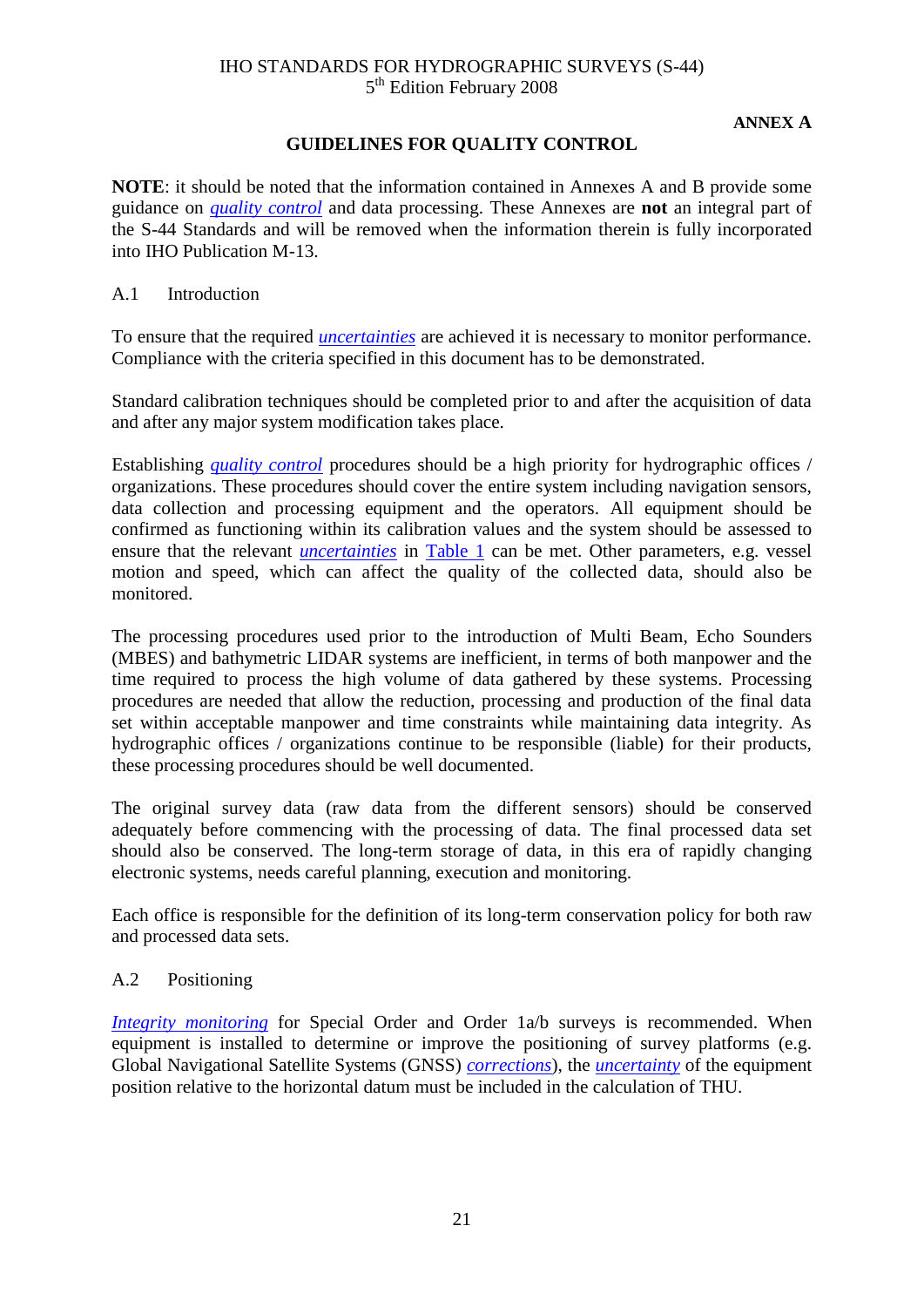### A.3 Depth Data Integrity

Check lines or overlapping swaths indicate the level of agreeability or repeatability of measurements but do not indicate absolute *[accuracy](#page-24-3)* in that there are numerous sources of potential common *[errors](#page-24-4)* [\(see A.4\)](#page-30-0) between data from main lines and check lines. The *[quality](#page-25-1)  [control](#page-25-1)* procedure should include statistical analysis of differences and the consideration of common *[errors](#page-24-4)* to provide an indication of compliance of the survey with the standards given in [Table 1.](#page-22-0) The effect of spikes and *[blunders](#page-24-15)* should be eliminated prior to this analysis. Remaining anomalous differences should be further examined with a systematic analysis of contributing *[uncertainty](#page-25-0)* sources. All discrepancies should be resolved, either by analysis or re-survey during progression of the survey task.

The ability to compare surfaces generated from newly collected data to those generated from historical information can often be useful in validating the quality of the new information, or alternatively, for notifying the collecting agency of an unresolved systematic *[uncertainty](#page-25-0)* that requires immediate attention.

### A.3.1 Single-beam Echo Sounders (SBES)

Check lines should be run at discrete intervals. These intervals should not normally be more than 15 times the spacing of the main sounding lines.

### A.3.2 Swath Echo Sounders

An appropriate assessment of the *[uncertainty](#page-25-0)* of the depths at each incidence angle (within each beam for a MBES) should be made. If any of the depths have unacceptable *[uncertainties](#page-25-0)*, the related data should be excluded. A number of check lines should be run. Where adjacent swaths have a significant overlap the spacing between check lines may be extended.

### A.3.3 Sweep Systems (multi-transducer arrays)

It is essential that the distance between individual transducers and the acoustic area of ensonification should be matched to the depths being measured to ensure full sea floor coverage across the measurement swath. A number of check lines should be run.

Vertical movements of booms must be monitored carefully as the sea state increases, especially where the effects of heave on the transducers are not directly measured (e.g. decoupled booms systems). Once the heave on the transducers exceeds the maximum allowable value in the *[uncertainty](#page-25-0)* budget, sounding operations should be discontinued until sea conditions improve.

### A.3.4 Bathymetric LIDAR

Hazards to navigation detected by bathymetric LIDAR should be examined using a bathymetric system capable of determining the shallowest point according to the standards set out in this document. A number of check lines should be run.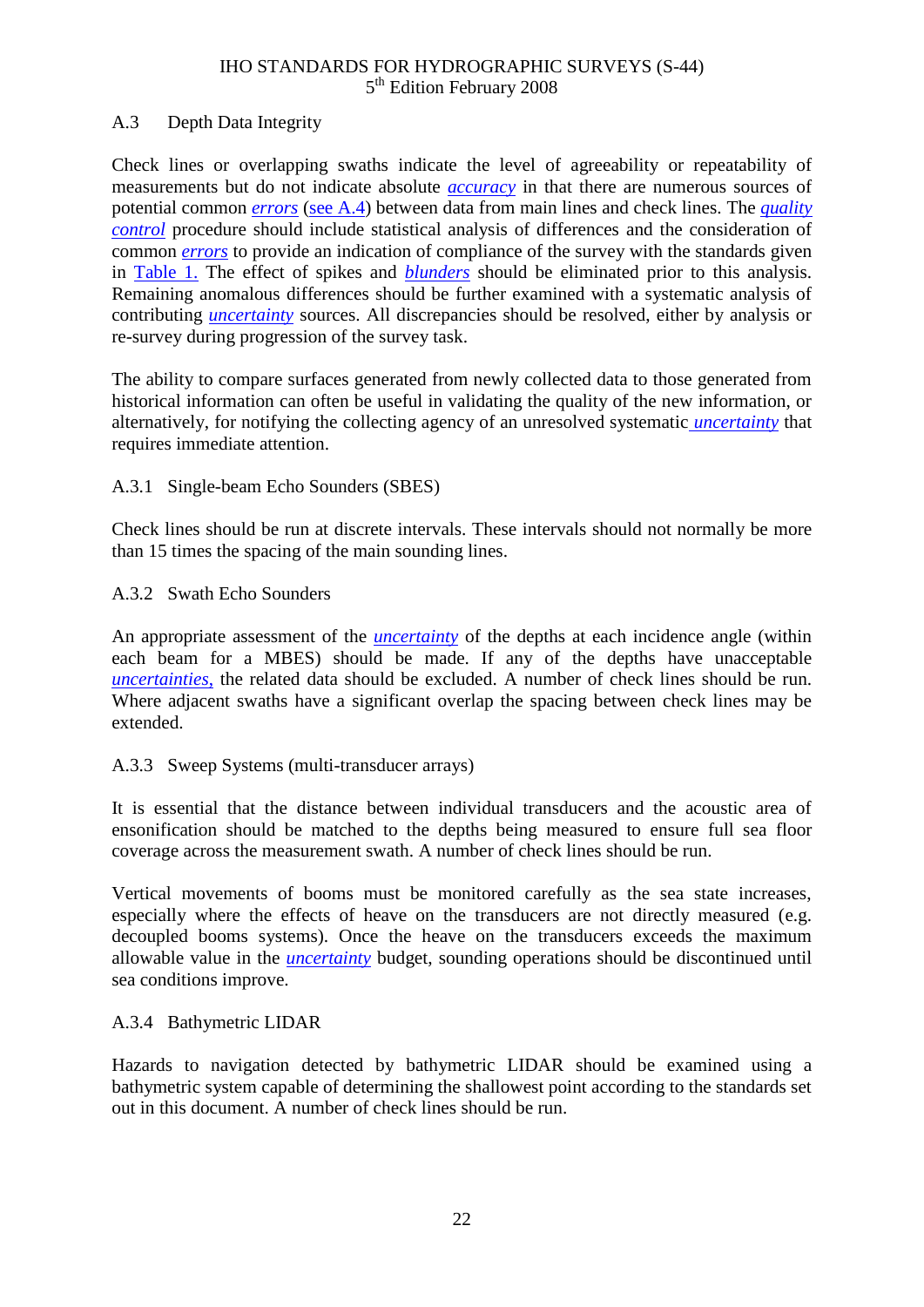### <span id="page-30-0"></span>A.4 Error Sources

Although the following text focuses on *[errors](#page-24-4)* in data acquired with swath systems, it should be noted that it is in principle applicable to data acquired with any depth measurement system.

With swath systems the distance between the sounding on the sea floor and the positioning system antenna can be very large, especially in deep water. Because of this, sounding position *[uncertainty](#page-25-0)* is a function of the *[errors](#page-24-4)* in vessel heading, beam angle and the water depth.

Roll and pitch *[errors](#page-24-4)* will also contribute to the *[uncertainty](#page-25-0)* in the positions of soundings. Overall, it may be very difficult to determine the position *[uncertainty](#page-25-0)* for each sounding as a function of depth. The *[uncertainties](#page-25-0)* are a function not only of the swath system but also of the location of, offsets to and accuracies of the auxiliary sensors.

The use of non-vertical beams introduces additional *[uncertainties](#page-25-0)* caused by incorrect knowledge of the ship"s orientation at the time of transmission and reception of sonar echoes. *[Uncertainties](#page-25-0)* associated with the development of the position of an individual beam must include the following:

- a) Positioning system *[errors](#page-24-4)*;
- b) Range and beam *[errors](#page-24-4)*;
- c) The error associated with the ray path model (including the sound speed profile), and the beam pointing angle;
- d) The error in vessel heading;
- e) System pointing *[errors](#page-24-4)* resulting from transducer misalignment;
- f) Sensor location;
- g) Vessel motion sensor *[errors](#page-24-4)* i.e. roll and pitch;
- h) Sensor position offset *[errors](#page-24-4)*; and
- i) Time synchronisation / latency.

Contributing factors to the vertical *[uncertainty](#page-25-0)* include:

- a) Vertical datum *[errors](#page-24-4)*;
- b) Vertical positioning system *[errors](#page-24-4)*;
- c) Tidal measurement *[errors](#page-24-4)*, including co-tidal *[errors](#page-24-4)* where appropriate;
- d) Instrument *[errors](#page-24-4)*;
- e) Sound speed *[errors](#page-24-4)*;
- f) Ellipsoidal / vertical datum separation model *[errors](#page-24-4)*;
- g) Vessel motion *[errors](#page-24-4)*, i.e. roll, pitch and heave;
- h) Vessel draught;
- i) Vessel settlement and squat;
- j) Sea floor slope; and
- k) Time synchronisation / latency.

Agencies responsible for the survey quality are encouraged to develop *[uncertainty](#page-25-0)* budgets for their own systems.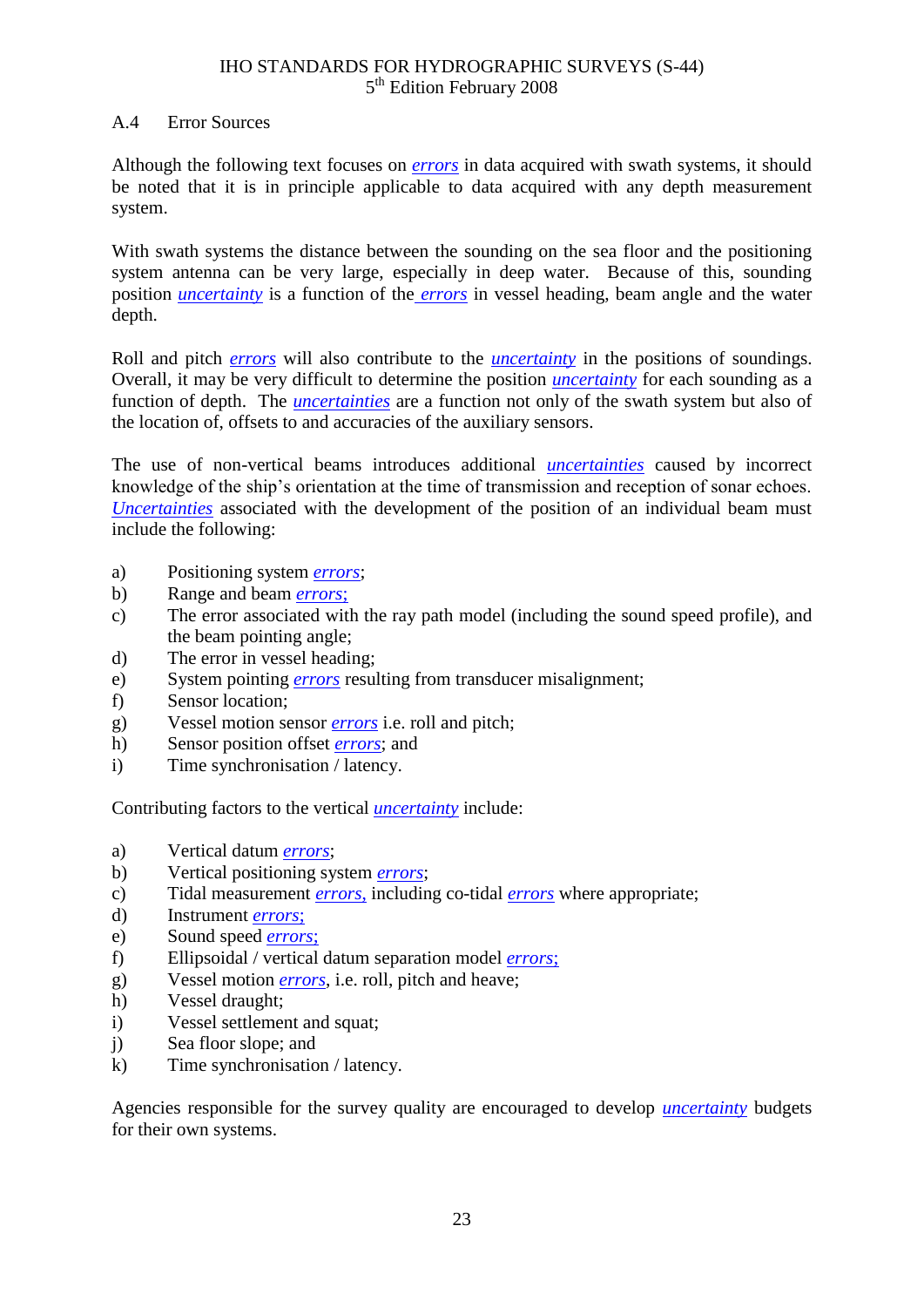### A.5 Propagation of Uncertainties

TPU is a combination of random and bias based *[uncertainties](#page-25-0)*. Random and short period *[uncertainties](#page-25-0)* have to be recognised and evaluated both in horizontal and vertical directions.

The propagated *[uncertainty](#page-25-0)* may be expressed as a variance (in meters<sup>2</sup>) but is more often reported as an *[uncertainty](#page-25-0)* (in meters) derived from variance with the assumption that the *[uncertainty](#page-25-0)* follows a known distribution. In the latter case, the level of confidence (e.g., "at 95% *[confidence level](#page-24-6)*") and the assumed distribution shall be documented. Horizontal *[uncertainties](#page-25-0)* are generally expressed as a single value at a 95% level, implying an isotropic distribution of *[uncertainty](#page-25-0)* on the horizontal plane.

In the hydrographic survey process it is necessary to model certain long period or constant factors related to the physical environment (e.g. tides, sound speed, dynamics, squat of the survey vessel). Inadequate models may lead to bias type *[uncertainties](#page-25-0)* in the survey results. These *[uncertainties](#page-25-0)* shall be evaluated separately from random type *uncertainties*.

TPU is the resultant of these two main *[uncertainties](#page-25-0)*. The conservative way of calculating the result is the arithmetic sum, although users should be aware that this may significantly overestimate the total *[uncertainty](#page-25-0)*. Most practitioners, and the appropriate ISO standard, recommend quadratic summation (i.e., summation of suitably scaled variances).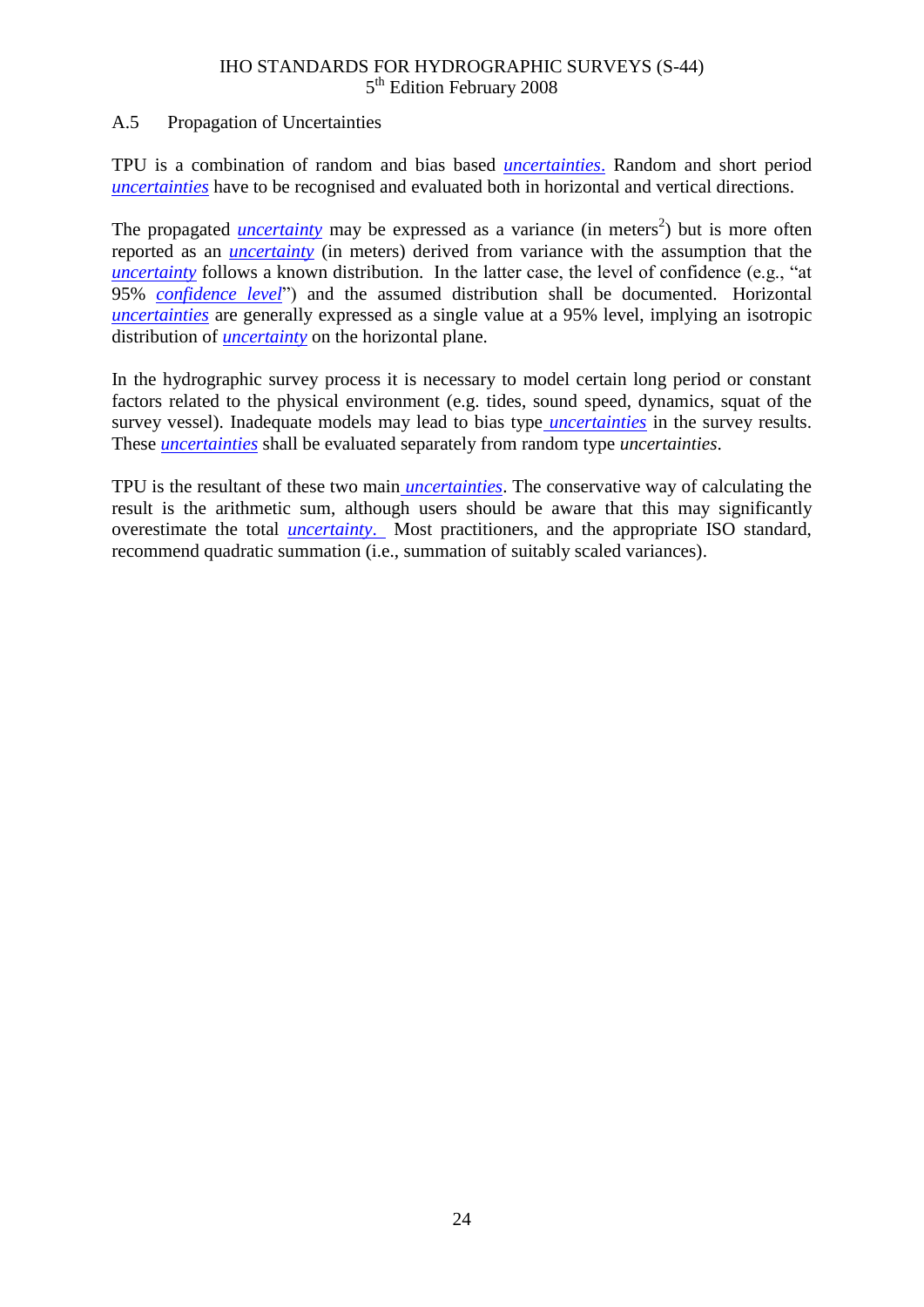### **ANNEX B**

### **GUIDELINES FOR DATA PROCESSING**

<span id="page-32-0"></span>**NOTE**: it should be noted that the information contained in Annexes A and B provide some guidance on *[quality control](#page-25-1)* and data processing. These Annexes are **not** an integral part of the S-44 Standards and will be removed when the information therein is fully incorporated into IHO Publication M-13.

The text of this annex originates from IHB CL 27/2002 entitled "Guidelines for the processing of high volume bathymetric data" dated 8 August 2002. Sections 2, 3.1 and 4 of these guidelines have been incorporated into the main body of the  $5<sup>th</sup>$  Edition of S-44 whilst the remaining sections, with a few amendments, are reproduced below.

### B.1 Introduction

The following processing guidelines concentrate on principles and describe **minimum requirements.** The processing steps outlined below are only to be interpreted as an indication, also with regard to their sequence, and are not necessarily exhaustive. Adaptations may be required due to the configuration of the survey as well as the processing system actually used. In general, processing should strive to use all available sources of information to confirm the presence of navigationally significant soundings.

The following workflow should be followed:

### B.1.1 Position

This step should comprise merging of positioning data from different sensors (if necessary), qualifying positioning data, and eliminating position jumps. Doubtful data should be flagged and not be deleted.

### B.1.2 Depth corrections

*[Corrections](#page-24-5)* should be applied for water level changes, measurements of motion sensors, and changes of the draught of the survey vessel (e. g. squat changing with speed; change over time caused by fuel consumption). It should be possible to re-process data for which *[corrections](#page-24-5)* were applied in real-time.

### B.1.3 Attitude data

Attitude data (heading, heave, pitch, roll) should be qualified and data jumps be eliminated. Doubtful data should be flagged and not be deleted.

### B.1.4 Sound speed correction

*[Corrections](#page-24-5)* due to two-way travel time and refraction should be calculated and applied during this step. If these *[corrections](#page-24-5)* have already been applied in real-time during the survey, it should be possible to override them by using another sound speed profile.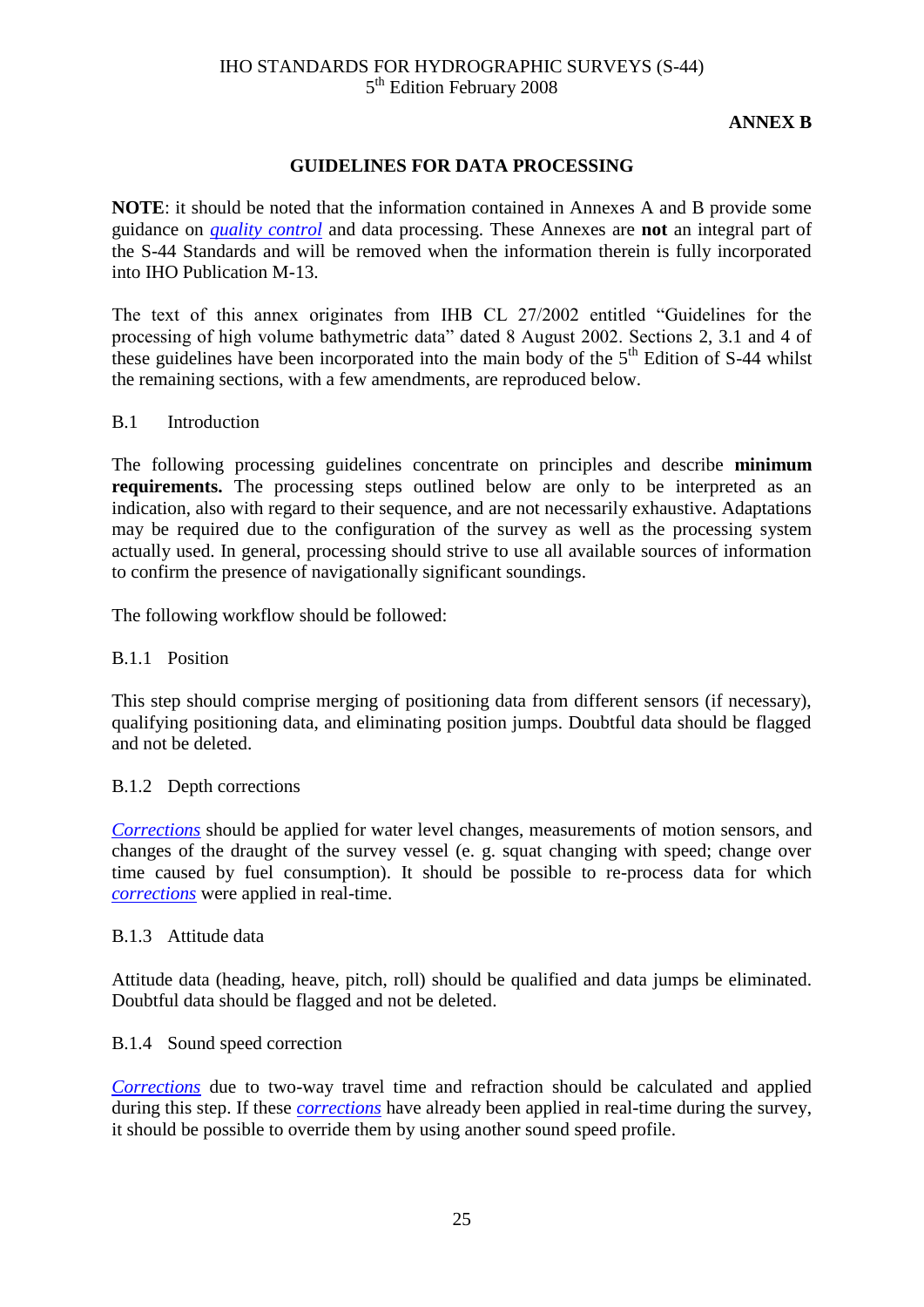### B.1.5 System Time Latencies

Time latencies in the survey system may include both constant and variable components. The acquisition system or the processing system should check for latency and remove it whenever practicable.

### B.1.6 Merging positions and depths

For this operation the time offset (latency) and the geometric offsets between sensors have to be taken into consideration.

### B.1.7 Analysis of returning signal

When a representation of the time series of the amplitude of the returning signal is available, this information may be used to check the validity of soundings.

### B.1.8 Automatic (non-interactive) data cleaning

During this stage, the coordinates (i.e. positions and depths) obtained should be controlled automatically by a programme using suitable statistical algorithms which have been documented, tested and demonstrated to produce repeatable and accurate results. When selecting an algorithm, robust estimation techniques should be taken into consideration as their adequacy has been confirmed. Many high-density bathymetry processing packages have built-in statistical processing tools for detecting and displaying outliers. Generally speaking, higher-density data sets with large amounts of overlap between lines provide an increased likelihood of detecting *[blunders](#page-24-15)*. In addition to statistics, threshold values for survey data can be used to facilitate the detection of *[blunders](#page-24-15)*. Each agency is responsible for the validation of the algorithm used and the procedures adopted.

All *[blunders](#page-24-15)* and erroneous and doubtful data should be flagged for subsequent operator control. The type of flag used should indicate that it was set during the automatic stage.

### B.1.9 Manual (interactive) data cleaning

Following automated processing procedures, there is a requirement for an experienced and responsible hydrographer to review the automated results and validate those results and/or resolve any remaining ambiguities.

For this stage the use of 3-D visualisation tools is strongly recommended. Decision making about whether to accept or reject apparently spurious soundings can often be enhanced by viewing combined data sets in three dimensions. These tools should allow viewing the data using a zoom facility. The interactive processing system should also offer different display modes for visualisation, e.g. depth plot, *[uncertainty](#page-25-0)* plot, single profile, single beam, backscatter imagery etc. and should allow for the visualisation of the survey data in conjunction with other useful information e.g. shoreline, wrecks, aids to navigation etc. Editing the data should be possible in all modes and include an audit trail. When editing sounding data, it can often be useful to understand the spatial context of the examined data points. What may appear to be bad soundings (*[blunders](#page-24-15)*) out of context may be recognised as real sea floor artefacts (submerged piles, wrecks, etc.) when viewed in the context of a chart backdrop for example. If feasible, data displays should be geo-referenced. The ability to